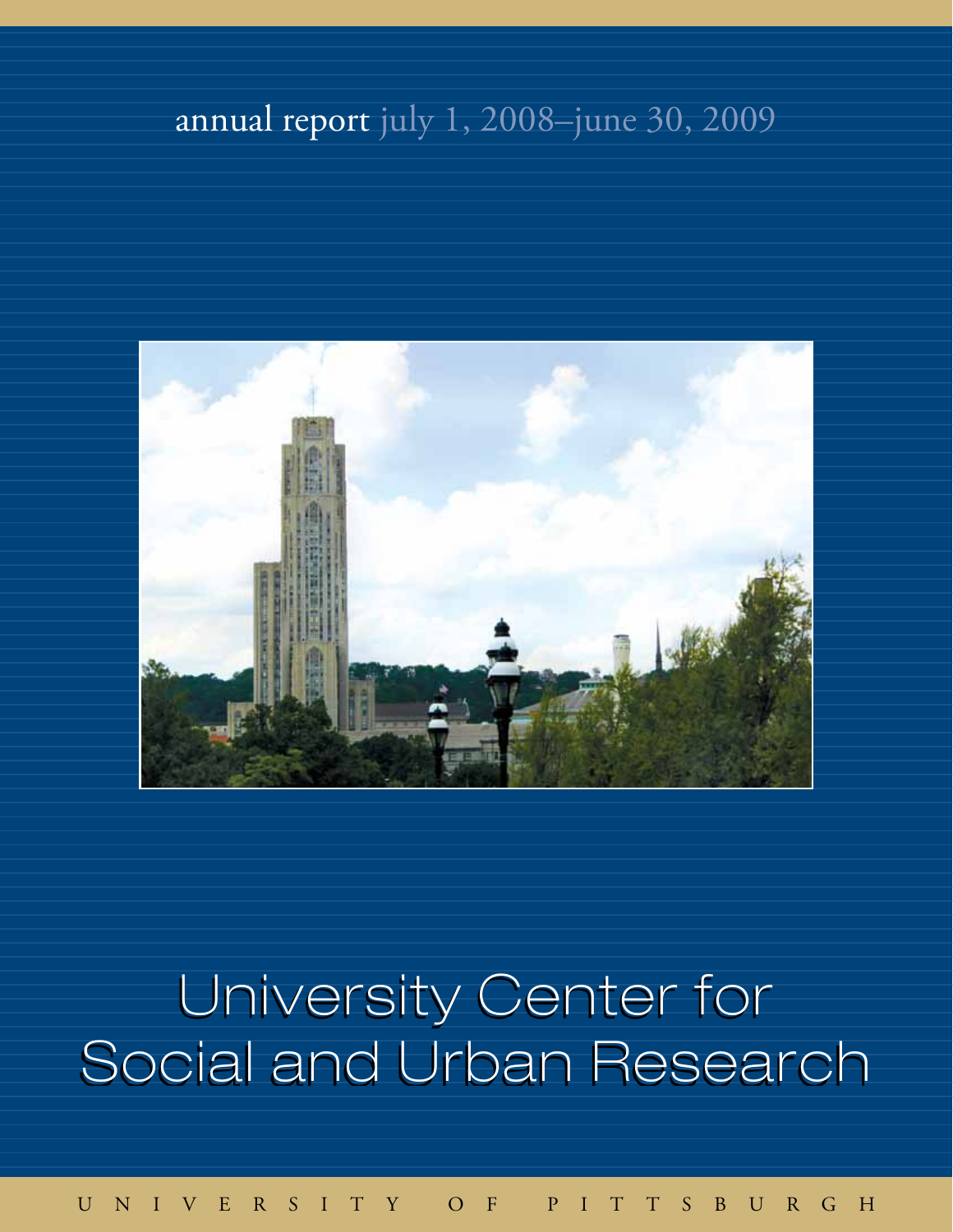UCSUR University Center for Social and Urban Research

# Annual Report july 1, 2008–june 30, 2009

121 University Place Pittsburgh, PA 15260

412-624-5442 Fax: 412-624-4810 E-mail: ucsur@pitt.edu www.ucsur.pitt.edu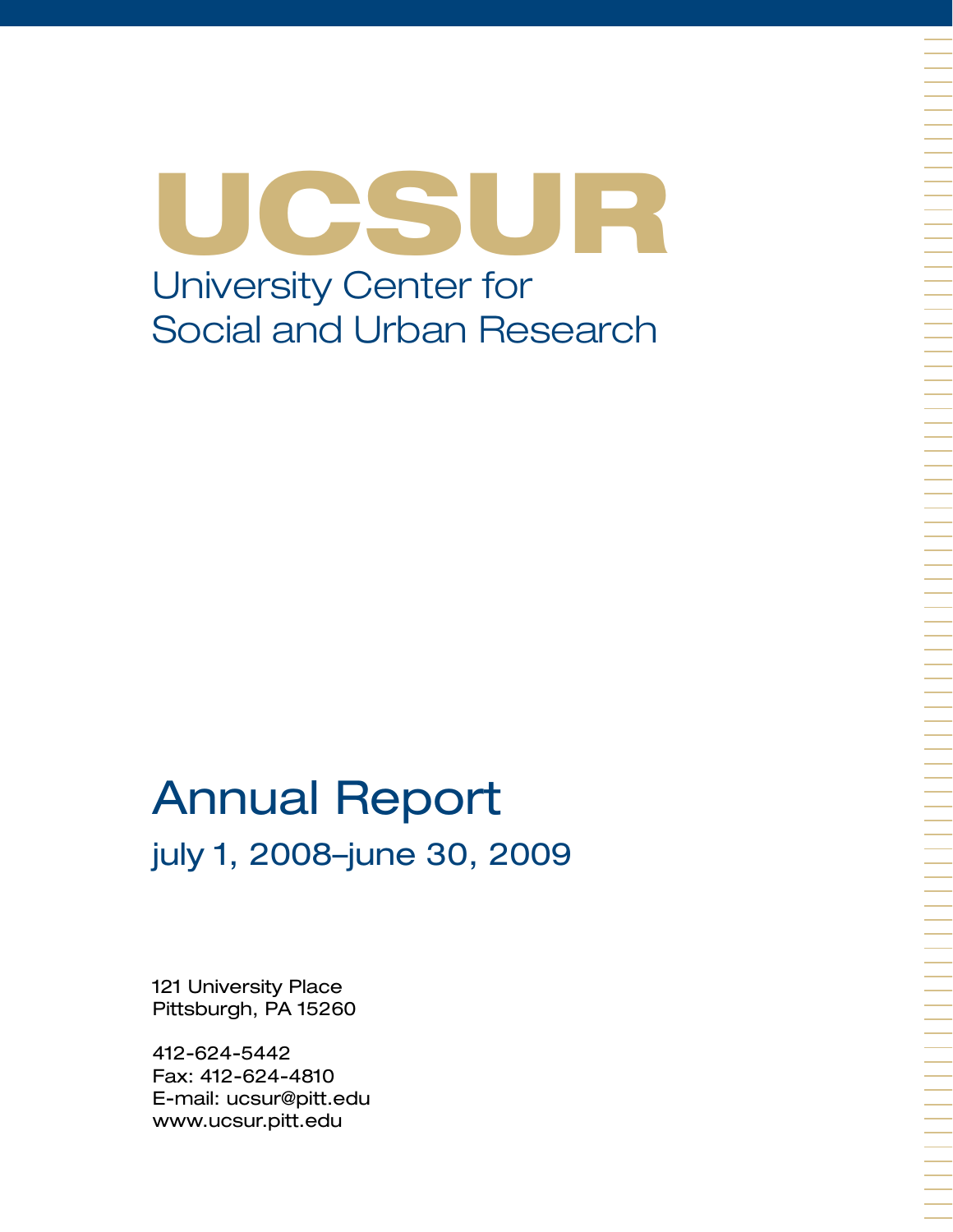# Table of Contents

| ➤ |                                                 |  |
|---|-------------------------------------------------|--|
| ➤ |                                                 |  |
| ➤ |                                                 |  |
| ▶ | Survey Research Services and Capabilities  4    |  |
| ▶ |                                                 |  |
| ➤ | Geographical Information Systems and            |  |
| ▶ |                                                 |  |
| ▶ | Acquisition and Management of Secondary Data  8 |  |
| ▶ |                                                 |  |
| ▶ |                                                 |  |
| ▶ |                                                 |  |
| ▶ |                                                 |  |
| ▶ |                                                 |  |
| ➤ |                                                 |  |
| ➤ |                                                 |  |
| ➤ |                                                 |  |
|   |                                                 |  |

# Who We Are

### University Center for Social and Urban Research

The University Center for Social and Urban Research (UCSUR) was established in 1972 to serve as a resource for researchers and educators interested in the basic and applied social and behavioral sciences. As a hub for interdisciplinary research and collaboration, UCSUR promotes a research agenda focused on the social, economic, and health issues most relevant to our society. UCSUR maintains a permanent research infrastructure available to faculty and the community with the capacity to: (1) conduct all types of survey research and data analysis; (2) carry out regional econometric modeling; (3) analyze qualitative data using state-of-the-art computer

methods, including Web-based studies; (4) obtain, format, and analyze spatial data; (5) acquire, manage, and analyze large secondary and administrative data sets including census data; and (6) design and carry out descriptive, evaluation, and intervention studies. UCSUR plays a critical role in the development of new research projects through consultation with faculty investigators.

The long-term goals of UCSUR fall into three broad domains: (1) provide state-of-the-art research and support services for investigators interested in interdisciplinary research in the behavioral and social sciences; (2)

develop nationally recognized research programs within the Center in a few selected areas; and (3) support the teaching mission of the University through graduate student, post-doctoral, and junior faculty mentoring, teaching courses on research methods in the social sciences, and providing research internships to undergraduate and graduate students. Achieving these goals requires that we continually upgrade and improve the research infrastructure of the Center, and that we recruit, develop, and maintain a core staff of investigators capable of being leaders in their fields.

一个人,我们就是一个人,我们就是一个人,我们就是一个人,我们就是一个人,我们就是一个人,我们就是一个人,我们就是一个人,我们就是一个人,我们就是一个人,我们就是一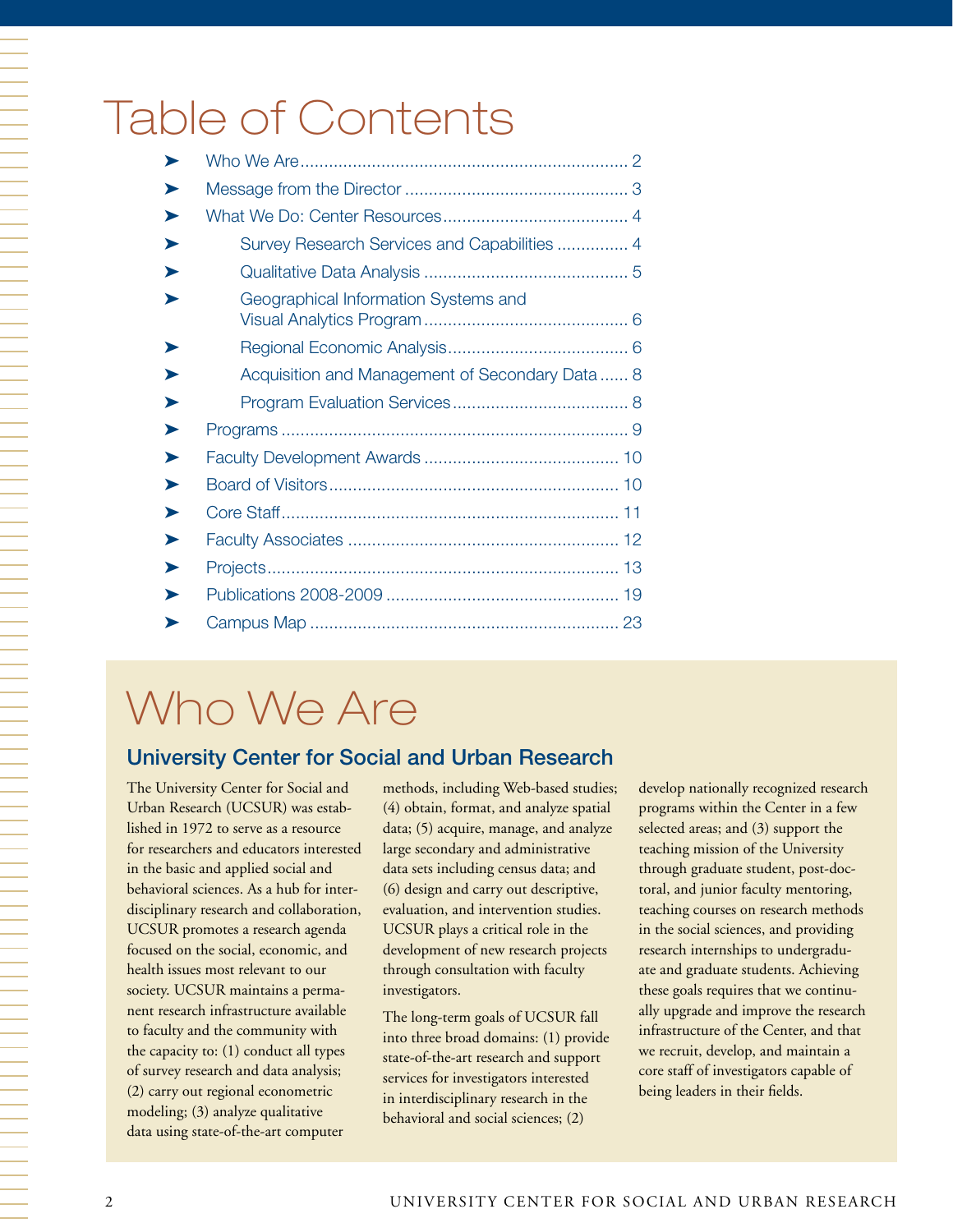# Message from the Director



*Richard Schulz*

I am pleased to share with you an update of activities and accomplishments of the Center for the academic year 2008-2009. The Center continues to aggressively pursue opportunities to enhance its research infrastructure, broaden the range of support services available to faculty and the community, expand the participation of faculty and graduate students in Center research programs, and strengthen University-community collaborations. The Center serves as the interdisciplinary crossroads for schools throughout the University and has become a major resource in mentoring and supporting the research careers of junior faculty and post-doctoral students. Some highlights for the current year:

· More than 50 research projects involving most of the schools of the University were carried out, and several dozen undergraduates, graduate students, postdoctoral fellows, and junior faculty were mentored by Center staff.

· The Center had an impressive record of academic achievement this year, including 60 peerreviewed journal publications, and 16 invited book chapters. This is a doubling of our usual output.

· The Pittsburgh Neighborhood and Community Information System (PNCIS), a unique

geographic information system, was launched. The system provides visual neighborhood level data about housing vacancies, building conditions, crimes, foreclosures, housing prices, tax delinquency, land use, demographics, fires, election results, and much more. To learn what's happening in your Pittsburgh neighborhood, Google PNCIS.

The Center remains committed to continued self-assessment and improvement, and we look to your input and guidance for shaping the future development of the Center.

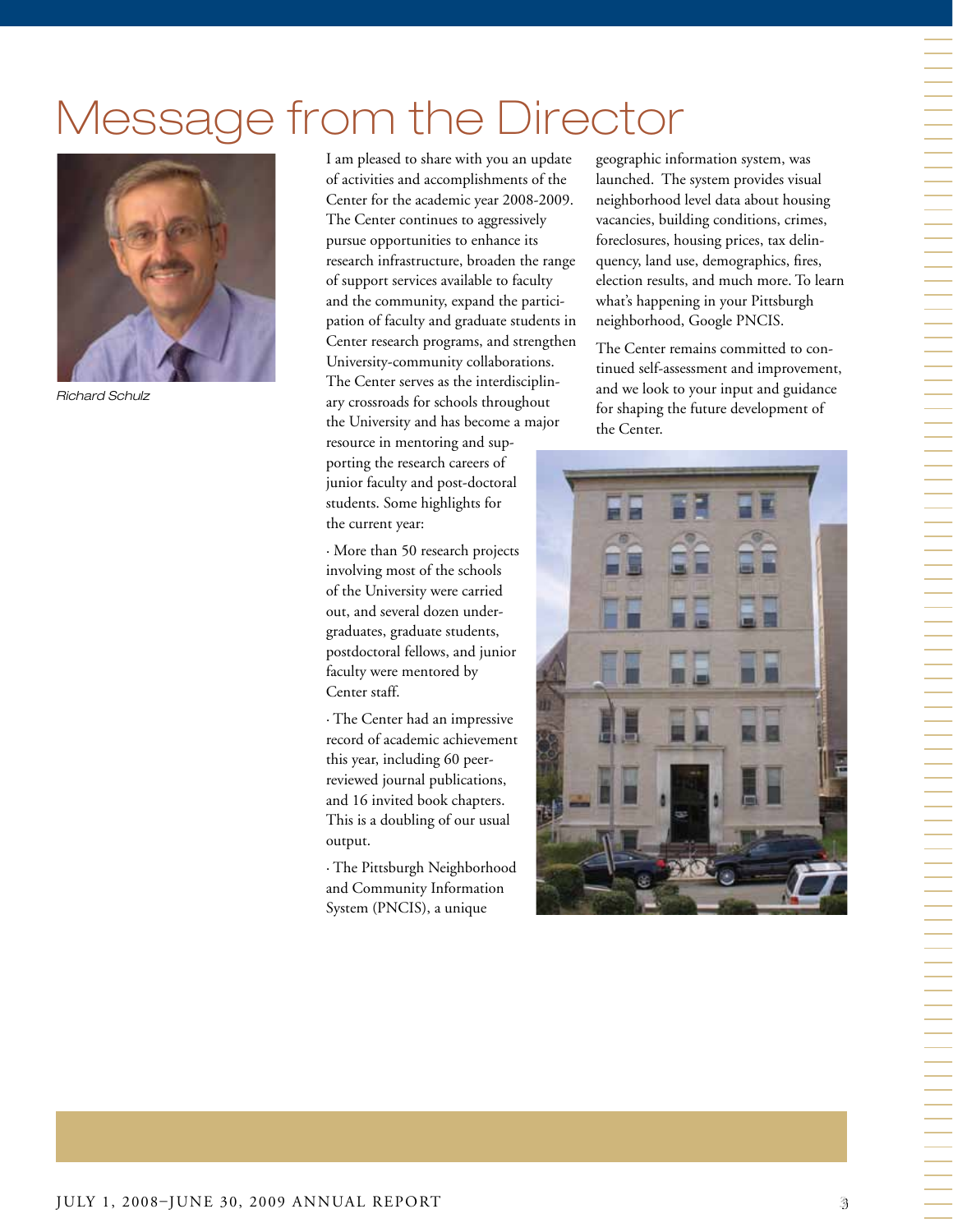# What We Do: Center Resources

## Survey Research Services and **Capabilities**

UCSUR provides survey research services through the Survey Research Program (SRP). SRP maintains a highly experienced staff of survey professionals, trained interviewers, and data management specialists. SRP services are available to faculty, staff, and students throughout the University and to local, state, and federal agencies and others working in the public interest.

SRP is able to carry out any or all phases of a survey research project, including sample design, questionnaire design, data collection, data processing, statistical analysis, and reporting. SRP staff have the training and experience to design scientifically valid studies customized to client research needs. SRP can help clarify study objectives, and provide advice on how to obtain the highest quality data within available resource constraints. More specifically, SRP provides assistance in the following areas:

#### Sample Design

SRP staff provide advice on sampling methodology and sample size to meet study objectives and budget. Services



include in-house development of specialized sample frames or consultation with commercial sampling firms to obtain an appropriate sample. Examples of the types of samples provided include:

- Random digit dialing (RDD) samples: particularly suited for telephone surveys of the general population, computer-generated telephone numbers are used to target specific geographic areas, including both listed and unlisted phone numbers. RDD sampling for any region of the United States is available.
- Targeted/listed samples: samples to reach specific subgroups or rare populations. These are useful for telephone recruitment of participants for larger studies. They are also used for supplementing RDD samples with oversamples of rare populations.

#### Data Collection Methodology SRP staff can provide:

- Advice on the most productive and cost-effective method of data collection (mail, telephone, in-person, or internet/Web-based).
- • Specification of procedures for maximizing response rates within the framework of available resources. For example, recommended number of attempts to contact respondents, securing initial cooperation, following up incomplete interviews, converting refusals into acceptances, and use of mixed-mode designs.

#### Questionnaire Development

SRP staff can provide assistance with all aspects of the development of a reliable and valid instrument, including:

- • Writing, formatting, and ordering questions
- Asking sensitive questions
- Instrument pre-testing



Interviewing and Data **Collection** 

SRP conducts local, regional, and national telephone and mail surveys with both general and special populations, as well as in-person surveys in the Southwestern Pennsylvania region. SRP also conducts internet/Web-based surveys.

SRP relies on a pool of experienced interviewers for telephone and in-person surveys. These include both undergraduate and graduate students, as well as nonstudents under the management of senior field work supervisors.

Interviewer training and quality control: Interviewers are trained in general and project-specific interviewing techniques, such as maintaining objectivity, reading questions as written, and securing respondent cooperation. Training involves a combination of lecture, written handouts, video instruction, and role-playing. Interviewers are continuously monitored during data collection for quality assurance, and periodic retraining sessions occur as necessary.

Computer-assisted telephone interviewing: A 32-line phone bank at UCSUR is dedicated to a computer-assisted telephone interviewing (CATI) system. Interviewers read questions as they appear on the screen and enter the respondents' answers directly into the computer. CATI allows complex question contingencies, sample management, and call scheduling to be handled automatically.

Web-based data collection: SRP has the capability to conduct Web-based surveys and other online data collection and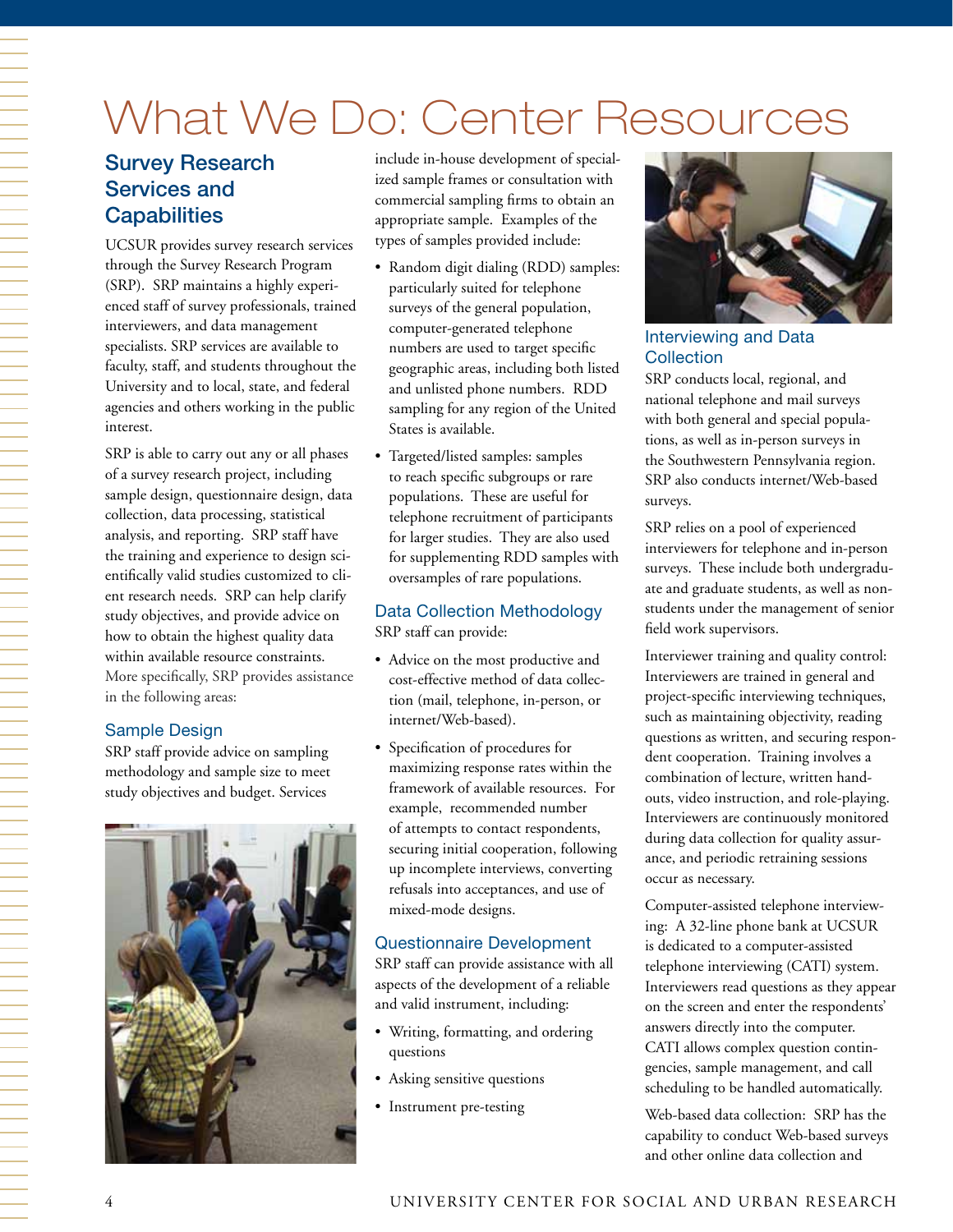management. UCSUR operates secure servers that host such activities.

Additional data collection services: Telephone surveys using paper/pencil methodology, mail surveys, and in-person surveys in the Southwestern Pennsylvania region, are also available.

#### Data Management

Using a variety of computer programs, languages, database management software, and operating systems, SRP staff are available to perform a number of data management functions, including database development, editing, coding, and survey data processing.

SRP staff also have the capability to integrate survey respondent data with GIS-based spatial data, and with other secondary data sources.

#### Statistical Analysis of Survey Data

SRP staff can perform statistical analyses of survey data, ranging from simple tabulations to relatively complex statistical modeling using a variety of statistical packages. Analytic capabilities include:

- • Descriptive statistical analyses of survey responses, including calculations of sampling error, and statistical adjustments for unequal selection probabilities and nonresponse.
- • Cross-classification analyses with demographic or other predictive factors.
- Multivariate analyses, including ANOVA, factor analysis, linear and nonlinear regression, logistic regression, categorical methods, and structural equation modeling.
- • Longitudinal analyses.

#### Report Preparation and Presentation

SRP staff have experience in the production of a variety of reports, including:

• Simple tabulations

- • Executive summaries
- • In-depth narrative report
- • Oral presentation of results to interested parties

### Qualitative Data Analysis

From biomedical, public health, and educational research, to the behavioral, computational, and social sciences and beyond, effective qualitative data collection and analysis plays a critical role. The goal of the Qualitative Data Analysis Program (QDAP) at UCSUR is to provide a resource to the University community in all aspects of qualitative data collection and analysis.

Established in 2005, QDAP has historically offered a rigorous approach to qualitative data coding and analysis. While maintaining and enhancing this capability, QDAP is currently expanding and strengthening its capabilities in qualitative data collection and project management. QDAP can carry out or assist with all phases of a qualitative research project including study design, project management, data collection, transcription, coding and analysis of data, and reporting.

#### Value-Added Coding

Accurate and reliable coding using computers is central to the qualitative analysis process. For new and experienced researchers, learning advanced project management skills or even software basics adds hours of struggle in trial-anderror sessions. QDAP offers a rigorous approach to analyzing text and managing projects. Our experienced coders can deliver the data you need in a timely and expert manner, without the struggle.

QDAP can code text from a wide variety of sources. Original material for analysis might include in-depth interviews, open-ended survey answers, field notes, transcripts from focus groups or Web logs (blogs), e-mails, Web site content, results from database searches (such as

LexisNexis™), congressional testimony or other historical texts, and a host of other unstructured but digitized text data sets. We work with your research team to craft a plan with a tailored methodology designed to code the text for key concepts and relationships. This allows you to focus on the larger analytical questions while we quickly and reliably extract the data that you tell us you need to reach valid inferences.

QDAP employs University of Pittsburgh students and UCSUR professional staff trained in using qualitative analysis software. We maintain a 5-station audio transcription lab and a 10-station coding lab which utilizes ATLAS.ti, a PC-based workbench that supports project management, enables multiple coders to collaborate on a single project, and generates output that facilitates the analysis process. On the QDAP Web site, we support the Coding Analysis Toolkit (CAT), a Webbased suite of tools which facilitates efficient and effective post-coding analysis of qualitative data. In addition, we offer ATLAS.ti and CAT training seminars and one-on-one training sessions for faculty, staff, and students.

#### Services Provided

- • Study design, management, and coordination
- Interviewer training and management
- • Participant recruitment
- Data collection including focus group facilitation and in-depth interviewing
- • Audio transcription
- • Data preparation, cleaning, and management
- Codebook development and testing
- Coding and online coding adjudication
- Rater reliability and validity reporting
- • Results analysis and expression
- • Software training for qualitative data analysis software (ATLAS.ti; Coding Analysis Toolkit)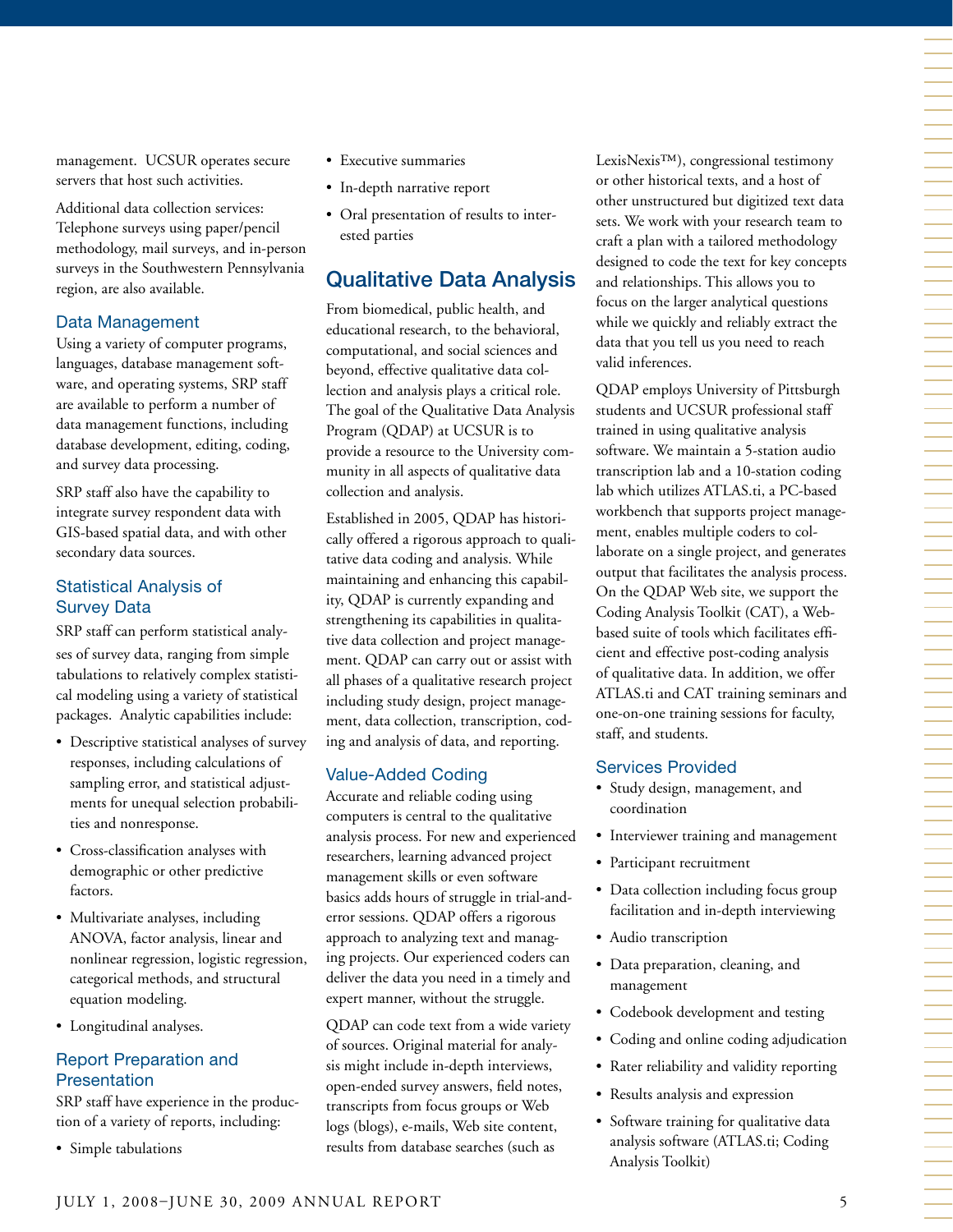# What We Do: Center Resources, continued

## **Geographical** Information Systems and Visual Analytics Program

#### Geographic Information System

A Geographic Information System (GIS) is an information system designed to work with data referenced by spatial or geographic coordinates. GIS technology has proven to be invaluable in many areas of application, including municipal and federal government operations, health care, business management, and the social and natural sciences. It is a complex technology with many subtle nuances that requires considerable training, tools, and experience to fully exploit.

#### Visual Analytics

Visual Analytics (VA) is the use of graphical, image, and other pictographic techniques to display and navigate large sets of data for the purpose of discovering relationships among the data. Analysts are quickly overwhelmed by large listings or tables of data. Through visualization techniques, millions of data points can be summarized in displays such as dashboards, maps, and diagrams. Color, size, position, orientation, and other features are used to represent characteristics of the data. Specialized tools have been developed to highlight relationships and changes in relationships. Anomalies are easily detectable. Real time and varying data can be shown by animation.

#### Services Provided

- • GIS needs analysis
- • GIS system design and implementation
- • Custom GIS programming
- • Digital spatial database design, development, and maintenance
- Network analysis
- • Global positioning systems
- • Web-based systems
- Spatial and simulation modeling
- • Integration of artificial intelligence techniques
- Consulting
- Training
- Education
- Satellite and aerial imagery
- • System integration
- Real time GIS



*Sample analytic map showing where impoverished students reside.*

#### **Experience**

UCSUR has decades of experience in applying GIS technology to many situations. Our efforts have consistently withstood the test of time and post-project scrutiny. Refer to Web site for specific examples: www.ucsur.pitt.edu

### Regional Economic Analysis

UCSUR studies major economic and demographic trends in the Pittsburgh region in the national context. The policy consequences of these shifts, especially the strategies for economic development and job creation, are analyzed. In addition to the performance of the regional economy, specific strategic economic sectors are analyzed through in-depth studies. The results of such studies are disseminated widely to the region's policymakers and relevant organizations. The program also fosters the development of new methods of data collection and analysis as well as scholarly publications by participating faculty, research staff, and graduate students. Urban Regional

Analysis has been an important element of UCSUR's commitment to providing regional economic policy analysis capabilities to policymakers and the academic community.

#### The Pittsburgh Regional Economic Model

The Pittsburgh Regional Economic model is a large-scale regional econometric model developed by Regional Economic Models Inc. (REMI) and supported by UCSUR in partnership with the Southwestern Pennsylvania Commission. The REMI model provides a powerful framework for economic analysis related to structural change in the Pittsburgh region and complements a variety of activities undertaken by the Center. The Center continues to maintain this model and provide support to local agencies as needed as part of the need for quality regional economic forecasting and impact analysis in the region.

The Pittsburgh REMI model is calibrated by UCSUR staff based on local conditions and our 11 years of experience with applying the model to the Pittsburgh region. This capability to forecast future regional economic conditions and conduct detailed impact analysis of potential changes in the regional economy is unique in the region.

The model includes the seven-county Metropolitan Statistical Area (Allegheny, Armstrong, Beaver, Butler, Fayette, Washington, and Westmoreland) plus Greene and Indiana counties. This model enables us to analyze economic and demographic impacts across the Southwestern Pennsylvania (SWPA) region. Recently, the REMI model was used for projects for the University of Pittsburgh Cancer Institute, Allegheny Places–The Allegheny County Comprehensive Plan, and the Taxpayer Return on Investment in Pennsylvania Public Libraries Study.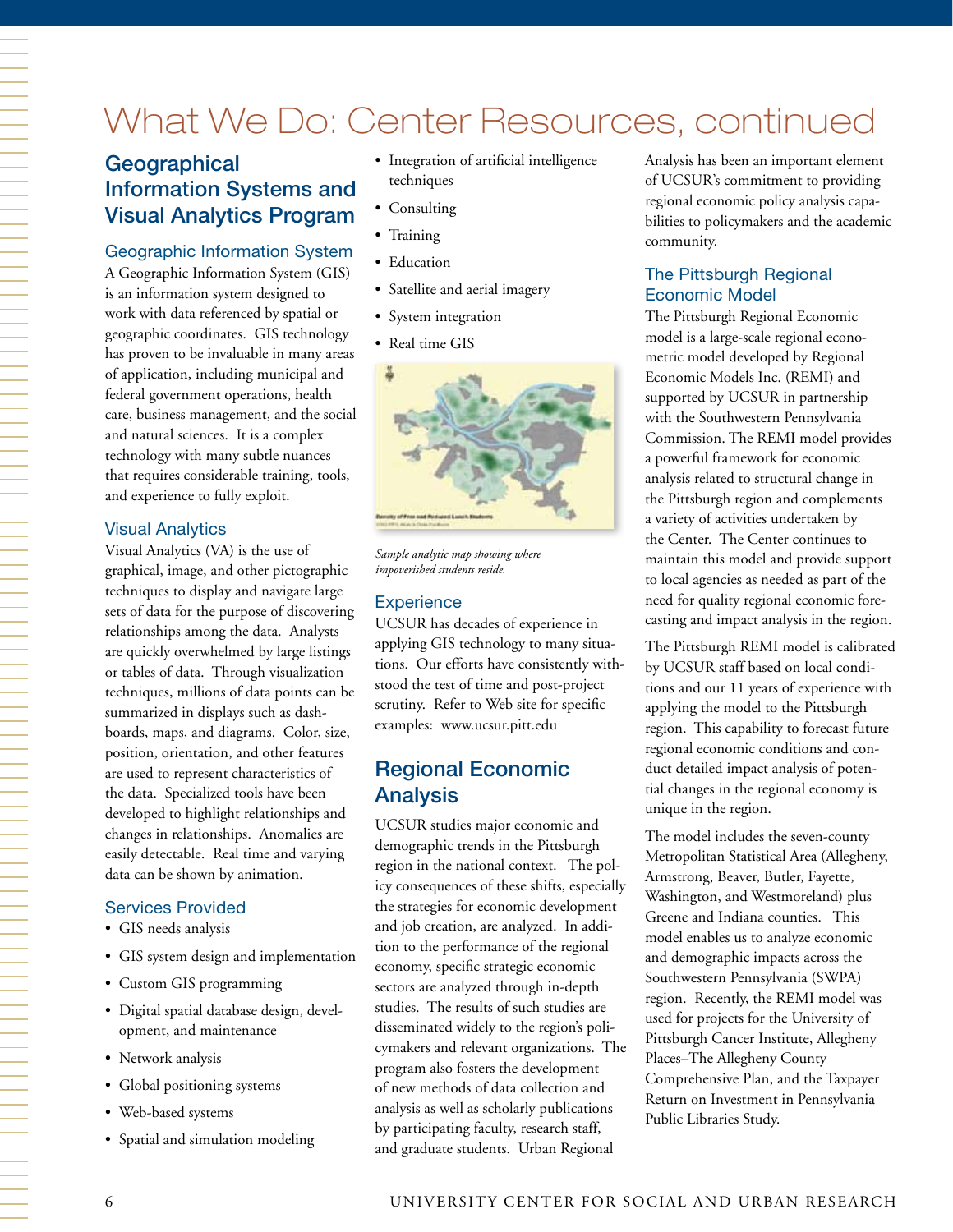#### Support of the Southwestern Planning Commission (SPC)

UCSUR continues to support the Southwestern Planning Commission (SPC) in developing its forecast of regional population and employment for the region. This is a primary function of the REMI model, which is essential to this project because of its extensive demographic modeling capability. UCSUR staff provide both technical and research consulting to SPC to aid its use of the REMI model and in producing as accurate a forecast as is possible for the region. The SPC needs these baseline forecasts and the REMI model in order to evaluate a range of transportation projects for the region and decide on funding priorities. The SPC is also required by federal mandate to provide 30-year projections of population and employment to the Department of Transportation as part of its planning process.

#### Pittsburgh Neighborhood and Community Information System (PNCIS)

The PNCIS is a property-based geographic information system that serves the Pittsburgh community through the collection, maintenance, and analysis of quality neighborhood-based data. PNCIS promotes and assists in neighborhood development and revitalization with the City of Pittsburgh through a datasharing agreement and with surrounding communities. PNCIS supports efforts to reduce blight, promote neighborhood investment, and improve communities. UCSUR operates PNCIS in agreement with the Pittsburgh Partnership for Neighborhood Development (PPND), a leader in community development in the City of Pittsburgh. PPND was instrumental in securing the financial support to build the PNCIS and expand and develop it over the years. In 2008, PNCIS joined the National Neighborhood Indicators Partnership, a consortium of neighborhood indicator

|                                       | SEPTEMBER 2009<br>University of Pittsburgh<br>PITTSBURGH ECONOMIC QUARTERLY<br>University Center for Social and Urban Research<br>Older People in the Pittsburgh Region:                                                                                                                                                                                                                                                                                                                                                                                                                                                                                                                                                                                                                                                                                                                                                                                                                                                                                                                                                                                                                                                                                                                                                                                                                                                                                                                                                                                                                                                                                                                                                                                                                                                                                                                                                                                                                                                                                                                                                                                                                                                                                                                                                                                                                                                                                                                                                                                                                                                                                                                                                                                                                                                                                                                                                                                                                                                                                                                                                                                                                                                                                                                                                                                                                                                                                                                                                                                                                                                                                            |
|---------------------------------------|---------------------------------------------------------------------------------------------------------------------------------------------------------------------------------------------------------------------------------------------------------------------------------------------------------------------------------------------------------------------------------------------------------------------------------------------------------------------------------------------------------------------------------------------------------------------------------------------------------------------------------------------------------------------------------------------------------------------------------------------------------------------------------------------------------------------------------------------------------------------------------------------------------------------------------------------------------------------------------------------------------------------------------------------------------------------------------------------------------------------------------------------------------------------------------------------------------------------------------------------------------------------------------------------------------------------------------------------------------------------------------------------------------------------------------------------------------------------------------------------------------------------------------------------------------------------------------------------------------------------------------------------------------------------------------------------------------------------------------------------------------------------------------------------------------------------------------------------------------------------------------------------------------------------------------------------------------------------------------------------------------------------------------------------------------------------------------------------------------------------------------------------------------------------------------------------------------------------------------------------------------------------------------------------------------------------------------------------------------------------------------------------------------------------------------------------------------------------------------------------------------------------------------------------------------------------------------------------------------------------------------------------------------------------------------------------------------------------------------------------------------------------------------------------------------------------------------------------------------------------------------------------------------------------------------------------------------------------------------------------------------------------------------------------------------------------------------------------------------------------------------------------------------------------------------------------------------------------------------------------------------------------------------------------------------------------------------------------------------------------------------------------------------------------------------------------------------------------------------------------------------------------------------------------------------------------------------------------------------------------------------------------------------------------|
| Inside This Issue<br>Migration Update | <b>Impacts and Opportunities</b>                                                                                                                                                                                                                                                                                                                                                                                                                                                                                                                                                                                                                                                                                                                                                                                                                                                                                                                                                                                                                                                                                                                                                                                                                                                                                                                                                                                                                                                                                                                                                                                                                                                                                                                                                                                                                                                                                                                                                                                                                                                                                                                                                                                                                                                                                                                                                                                                                                                                                                                                                                                                                                                                                                                                                                                                                                                                                                                                                                                                                                                                                                                                                                                                                                                                                                                                                                                                                                                                                                                                                                                                                                    |
|                                       |                                                                                                                                                                                                                                                                                                                                                                                                                                                                                                                                                                                                                                                                                                                                                                                                                                                                                                                                                                                                                                                                                                                                                                                                                                                                                                                                                                                                                                                                                                                                                                                                                                                                                                                                                                                                                                                                                                                                                                                                                                                                                                                                                                                                                                                                                                                                                                                                                                                                                                                                                                                                                                                                                                                                                                                                                                                                                                                                                                                                                                                                                                                                                                                                                                                                                                                                                                                                                                                                                                                                                                                                                                                                     |
|                                       | By Richard Schulz and Christopher Brient<br>losies precipitated a large exotos of the region's population.<br>Annual net out-migration Egenes for the region posked at<br>The oldest members of the Baby Boom perforation will<br>over 50,000 people per year. Out-migration with age selective,<br>with younger workers at that time far more likely to leave<br>communities in the U.S. will experience a repid growth in<br>than older individuals. By the end of the 1980s. Pizzburgh<br>the number of elder individuals. For the Pittsburgh area,<br>had become one of the oldest large metropolitan regions<br>however, this will not be a noteworthy change we've been<br>in the nation. The aging of the population continued in the<br>1990s and into the 2000s, as low rates of in migration to the<br>For more than two decades, Allegheny County has hed one<br>there and done that.<br>region exacerbated the send, and the region for exceeded<br>of the highwat concentrations of abbeits in the nation. This<br>the nation in the concertration of elder's<br>has led many to conclude that the old 19+ century phrase,<br>The concentration of older people in the Pittsburgh region<br>"demography is destiny," was true for the Pittsburgh region.<br>is extensived to binne peaked at 18.5 percent of total groute-<br>Clearly, the high concentration of elderly individuals has had<br>tion in the mid 1990s. Census projections show that the U.S. is<br>professed impact on the region and its economic develop-<br>not expected to reach a similar concern asion of elderly critic<br>ment, political climate, and quality of life. We have lived<br>2025-2030, then climb to 20 percent after 2020. Even through<br>the future (of other places in the country) and it has been<br>2050, the satisfield concerts abon of the elderly is not expected<br>to peak above 22.2 percent (see table 1).<br>The restructuring of the Pittsburgh regional ecutomy<br>Aging, however, is a global phenomenon and the figures<br>onyd.<br>deasily affected the demographic structure of the region's<br>*** continued on page 2<br>population in the 1980s. In the early 1980s, the region's job<br>The Pittsburgh Regional Business Coalition for<br><b>Homeland Security (PRBCHS)</b><br>B By Kelly Barck, Loren Roth, MD, MPH, Michael Containey, and Chief Robert Full<br>addition, the business community had not politicined itself<br>to provide critical resources to emergency responders.<br>The U.S. Department of Homeland Security (DHS) has<br>Hanicane Ivan's message was clear: Coizens and the busi-<br>mitte community needed to be better prepared to respond to<br>fic-private partnerships focused on improving the business<br>and recover from natural and man-made diseasers.<br>community's diseaser proparedness. The Pittsburgh Regional<br>Events, such as Huntcane Kenine, 9/11, and Huntcane<br>Business Confiden for Homeland Security (Confident is the<br>lyer, show that coping with an overwhelming crisis requires<br>public-private partnership, in the Pittsburgh region, dedi-<br>considerably more planning and support than the govern-<br>cated to establishing and maintaining emergency response<br>procedures and business continuity in disaster situations.<br>ment along can provide<br>In response to Ivan, the leagers from seven of Pittsburgh's<br>Lack of playming, supplies, maypower, and communication<br>business, enversity, civic, and public organizations spent<br>problems can make a natural disaster even more complex<br>nearly a year developing the concept of the Coaldinn. The |
|                                       | and development for alternal communities. Examples abound-<br>Coalition, in partnership with the Pennsylvania Region 13<br>Doring Humicane Ketrina and its absenably makiple enver-<br>Emergency Task Force and DHS, has established a conmu-<br>gency response failures created a world of chara for New<br>recation system and desibase of privately pledged assets.<br>They have brought together the private and public sectors to<br>The warning to be "better prepared" came lootly to<br>build natworks and relationships and share restources that<br>Orleans.<br>Pinsburth in 2004, with the devastating blow of Hurricane<br>are vital in the event of an entirewhoy or diseaser.<br>rean. One thereaand businesses were shut down. Many<br>*** continued on page 4<br>businesses did not know where to go for assistance since<br>there was no ceritral location Esting invaliable resources. In                                                                                                                                                                                                                                                                                                                                                                                                                                                                                                                                                                                                                                                                                                                                                                                                                                                                                                                                                                                                                                                                                                                                                                                                                                                                                                                                                                                                                                                                                                                                                                                                                                                                                                                                                                                                                                                                                                                                                                                                                                                                                                                                                                                                                                                                                                                                                                                                                                                                                                                                                                                                                                                                                                                                                         |
|                                       |                                                                                                                                                                                                                                                                                                                                                                                                                                                                                                                                                                                                                                                                                                                                                                                                                                                                                                                                                                                                                                                                                                                                                                                                                                                                                                                                                                                                                                                                                                                                                                                                                                                                                                                                                                                                                                                                                                                                                                                                                                                                                                                                                                                                                                                                                                                                                                                                                                                                                                                                                                                                                                                                                                                                                                                                                                                                                                                                                                                                                                                                                                                                                                                                                                                                                                                                                                                                                                                                                                                                                                                                                                                                     |

systems across the USA, based at the Urban Institute in Washington, D.C.

#### Pittsburgh Economic Quarterly

UCSUR continues to publish the Pittsburgh Economic Quarterly (PEQ) to support organizations and staff involved with economic development throughout the region. The goal of the PEQ has been to highlight the important economic trends that impact the regional economy and the competitiveness of local industries. PEQ is an extension of the continuing work done at UCSUR. Each issue includes the latest data on regional employment and economic conditions. Feature articles cover a variety of issues relating to the regional economy and how it is changing, along with analyses of other economic and social factors that

directly impact the future of the region. Significant positive response to the PEQ has resulted and has filled a major need in the region for ongoing study of current economic trends. Recent issues of PEQ addressed these key topics:

- REMI forecast for the Pittsburgh region
- Internal migration within Southwestern Pennsylvania
- Recessions in the Pittsburgh region
- Disaster modeling for emergency planning
- New scenarios for senior workers
- • Profile of Pittsburgh's population not in the labor force
- • Pennsylvania's population growth crescent
- • Fiscal health of municipalities in the Pittsburgh region
- • Trends in foreign trade and the Pittsburgh region
- Foreclosures in Allegheny County
- • Comprehensive planning and affordable housing
- Movers to the Pittsburgh region by occupation
- • Racial demographic differences and disparities
- Pittsburgh's nuclear industry

*UCSUR also conducts demographic, economic, and policy research and analysis and reports on secondary data and data trends relevant to the Pittsburgh region, both alone and in combination with various primary data sources. This research is reported through a number of venues, including research reports and newsletters, such as the Pittsburgh Economic Quarterly.*

一个人,我们就是一个人,我们就是一个人,我们就是一个人,我们就是一个人,我们就是一个人,我们就是一个人,我们就是一个人,我们就是一个人,我们就是一个人,我们就是一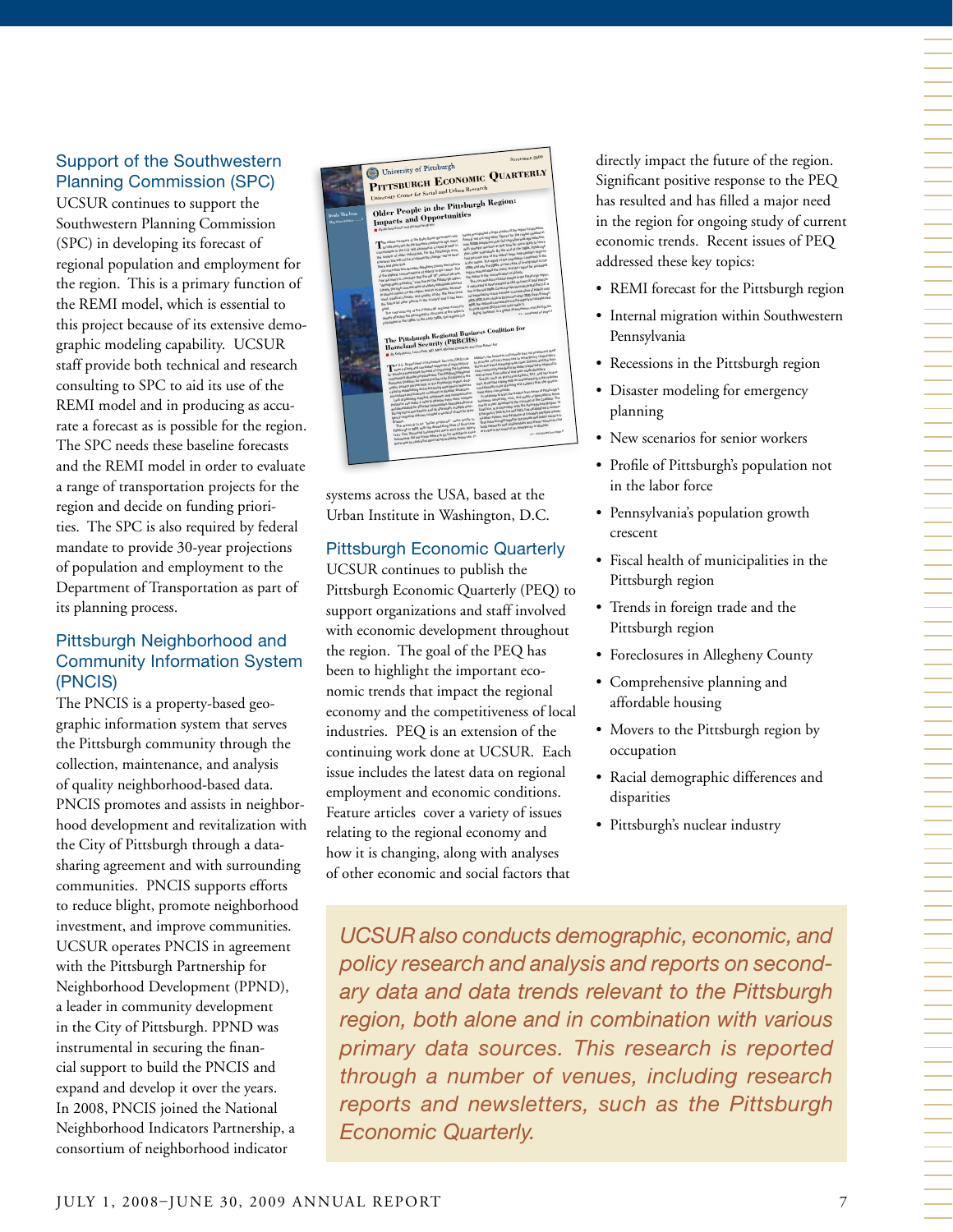# What We Do: Center Resources, continued

## Acquisition and Management of Secondary Data

UCSUR provides assistance for secondary data acquisition and management to the academic community and to the Pittsburgh region as a whole. As an affiliate of the Pennsylvania State Data Center, the official source of demographic and economic data for the state, UCSUR is a repository for electronic and printed census information, including Census 2000 data. UCSUR also acquires and maintains a variety of government statistics, economic and labor market data, and other types of secondary information on a regular basis. This information is available to the academic community and to the general public.

The data acquisition and management services UCSUR provides include:

- • Assistance in acquiring secondary data stored at UCSUR to interested individuals and organizations
- • Assistance in locating and acquiring a variety of other types of secondary information
- • Expertise and consultation in the appropriate use and understanding of various secondary data sources
- Evaluation and interpretation of policy relevant secondary information data for government, business, labor, media, and other organizations

UCSUR also conducts demographic, economic, and policy research and analysis and reports on secondary data and data trends relevant to the Pittsburgh region, both alone and in combination with various primary data sources. This research is reported through a number of venues, including research reports and newsletters, such as the Pittsburgh Economic Quarterly.

### Program Evaluation **Services**

UCSUR can assist faculty at the University of Pittsburgh and community agencies with their program evaluation needs. We provide assistance in developing and designing evaluation plans, collecting and analyzing data, and writing evaluation reports. Depending on the focus of the project, these services can be provided by the Survey Research Program, Qualitative Data Analysis Program, Urban and Regional Analysis Program, or Gerontology Program.

UCSUR's interdisciplinary staff have evaluation experience in a wide range of content areas, including social service programs, behavioral and mental health services, public health programs, and educational services. UCSUR has conducted evaluations on family support, home visiting, after school and youth development, conflict resolution, developmental disabilities, maternal and child health, fatherhood, and parent education programs, among many others.

In addition, UCSUR has expertise in developing and implementing management information systems and needs assessments. UCSUR provides training and technical assistance to increase the capacity of staff to carry out evaluations, either independently or in collaboration with program evaluation specialists.

#### Specific evaluation services offered include:

- Development of evaluation designs, including process and outcome evaluations
- • Assistance with program design, focusing on connecting program activities to expected outcomes (program logic models)
- Needs assessments
- Selection of appropriate outcomes and measurement methods
- Identification of assessment instruments
- • Development of surveys for program evaluation
- • Data analysis consultation and research design
- • Referral to evaluation consultants with expertise in specific content areas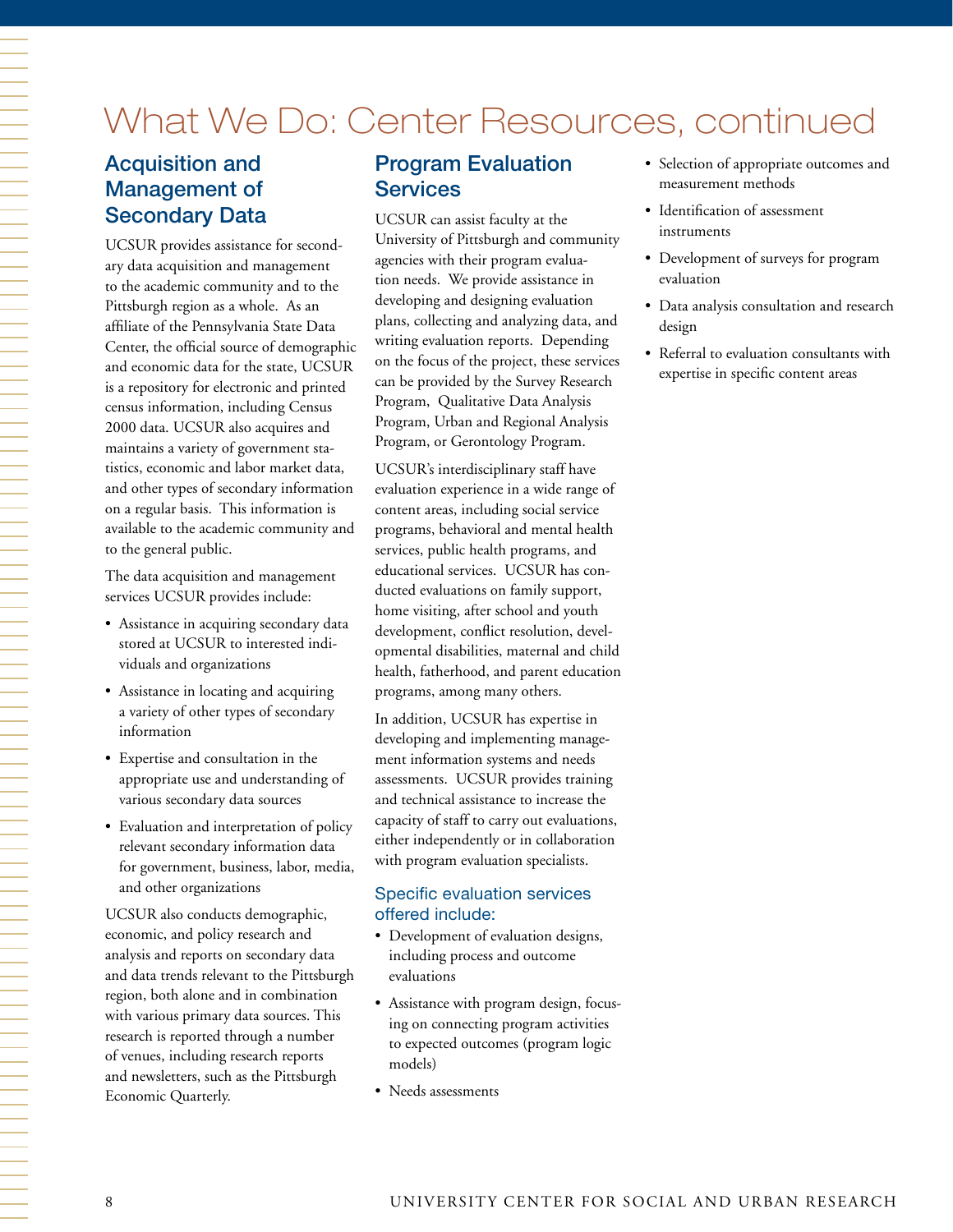# Programs

In response to faculty interests and current domestic policy issues, UCSUR develops interdisciplinary research programs that address regional and national policy issues. The resources described in the previous section are provided by one or more of these programs. As new policy issues emerge, UCSUR is prepared to facilitate and coordinate the development of additional programs identified by interested faculty. Existing research programs include:

## **Geographical** Information Systems and Visual Analytics Program Program Director

**Ken Sochats**

Provides analytical services relating to mapping and visual display. Program staff has expertise in creating sophisticated maps and the analysis and mining of extremely large databases. The staff has expertise in applying these techniques to a wide variety of disciplines including education, medicine and health, crime, and emergency management.

## **Gerontology**

Program Director **Richard Schulz**

#### Associate Program Director **Lynn Martire**

Initiate, coordinate, and facilitate research on aging. In collaboration with faculty in more than a dozen different disciplines (e.g., psychiatry, anesthesiology, rheumatology, nursing, epidemiology), Program faculty and staff play an active role in developing proposals for research focused on psychosocial, behavioral, cognitive, and physical aspects of aging.

### Qualitative Data Analysis Program (QDAP) Program Director **Donald Musa**

Offers a rigorous approach to qualitative data collection and analysis including focus groups and interviews; audio transcriptions; data preparation, cleaning, and management; codebook development and testing; online coding adjudication; rater reliability and validity reporting; and results analysis and expression.



# Survey Research Program (SRP)

Program Director **Scott Beach**

Maintains a highly experienced staff of survey professionals, trained interviewers, and data management specialists. SRP services are available to faculty, staff, and students throughout the University and to local, state, and federal agencies and others working in the public interest. SRP offers the capability to execute any or all phases of a survey research project, including sample design, questionnaire construction, data collection, data processing, statistical analysis, and reporting.

# Urban and Regional Analysis (URA)

Co-Program Director **Ralph L. Bangs**

Co-Program Director **Sabina Deitrick**

Promotes scholarly analysis of urban and regional problems. Its multidisciplinary research, which is local, national, and international in character, touches on issues that further our understanding of the causes and consequences of economic and social change, enhances the analytic basis for public policy decisions, and aids in the evaluation of policy alternatives.

*Projects conducted in all these areas illustrate the Center's commitment to enhancing scientific understanding of social phenomena while generating information for improved policymaking in both the public and private sectors.*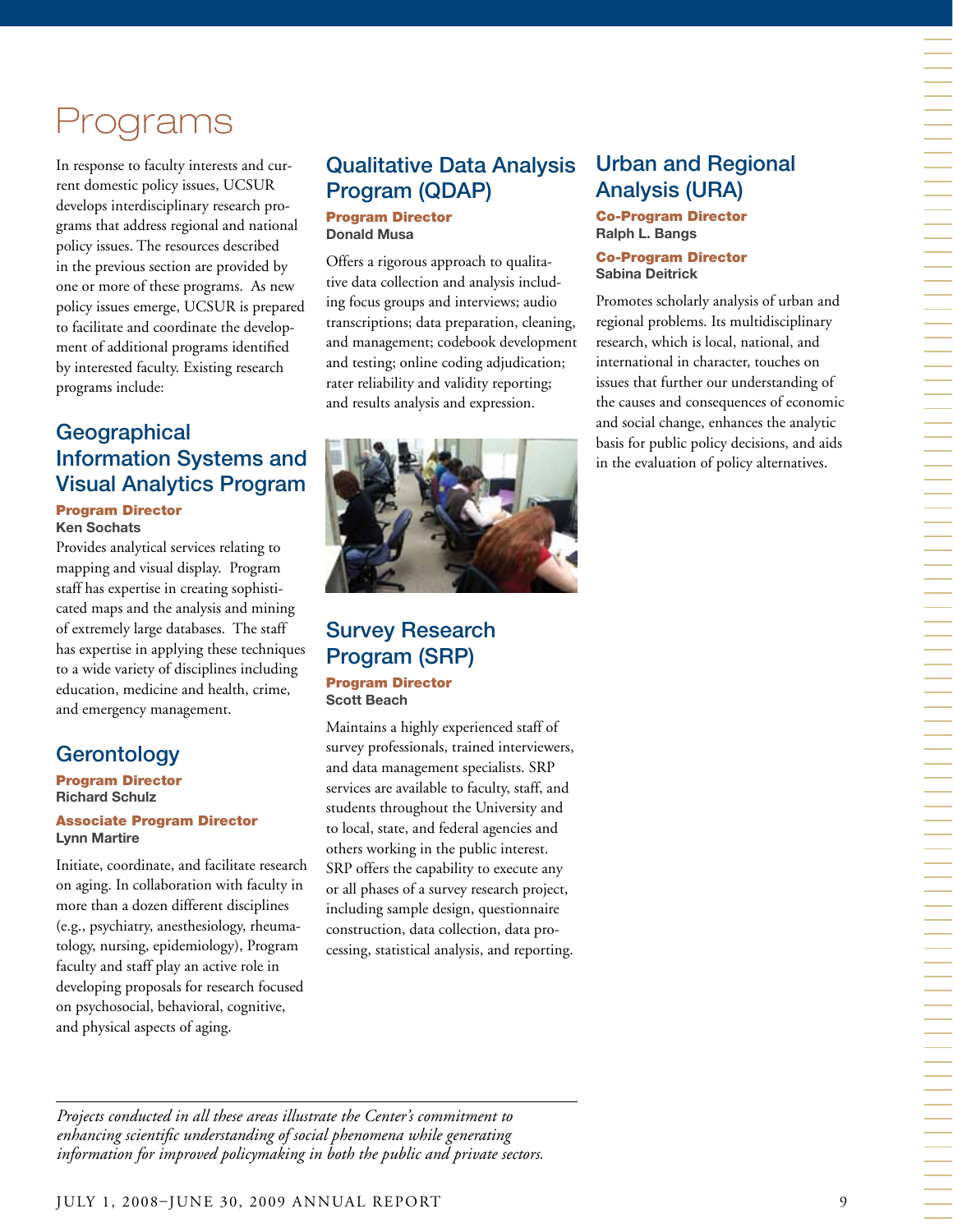# Faculty Development Awards



*Steven D. Manners*

In memory of Steven D. Manners, who began working at the Center in 1974 and served as its assistant director from 1989 until his death in September 2000, UCSUR initiated a Faculty Development Awards program in recognition of Mr. Manners' contributions to the Center and the University community.

UCSUR offers annually two awards of up to \$10,000 each. Faculty may apply for awards in two categories: (1) Research Development Grants to support pilot research in the social, behavioral and policy sciences; and (2) Infrastructure Development Awards aimed at enhancing faculty capabilities to carry out interdisciplinary research in the social, behavioral, and policy sciences.

2009 awardees: Irina Murtazashvili, Economics; Brian A. Primack, Medicine and Pediatrics.

2008 awardees: Peter J. Gianaros and J. Richard Jennings, Department of Psychiatry; Keith Morgenlander, Department of Medicine.

2007 awardees: Patricia Isabel Documet, Behavioral and Community Health Sciences; Jeffrey Shook and Michael Vaughn, School of Social Work.

2006 awardees: Shanti Gamper-Rabindran and Aaron Swoboda, Graduate School of Public and International Affairs; Larissa Myaskovsky, VA Pittsburgh Healthcare System.

2005 awardees: Charlotte Brown, Center on Race and Social Problems; Bruce S. Ling, Institute for Doctor-Patient Communication; Eva Marie Shivers, School of Education.

2004 awardees: Ellen Olshansky, School of Nursing; Seung-Hyun Yoo, Graduate School of Public Health; Susan Zickmund, Department of Medicine.

Due to the large number of 2003 applications, UCSUR funded six awards: Pamela Peele, Health Economics; William Klein, Psychology; Daniel Rosen, School of Social Work; Lisa Brush, Sociology; Audrey Murrell, Joseph M. Katz Graduate School of Business; Jeannette Trauth, Graduate School of Public Health.

2002 awardees: Maureen Porter, Administrative and Policy Studies; Scott F. Kiesling, Linguistics.

2001 awardees Miriam Hertz, Health Information Management; Paul E. Griffiths, History and Philosophy.

# Board of Visitors

#### Michael A. Bryson

Chair, UCSUR's Board of Visitors University of Pittsburgh Trustee Pittsburgh, Pa.

#### Anderson Dodd Smith, PhD

Georgia Institute of Technology Atlanta, Ga.

#### Earl F. Hord

University of Pittsburgh Emeritus Trustee Queen Creek, Ariz.

James House, PhD ISR, University of Michigan Ann Arbor, Mich.

#### Larry C. Ledebur, PhD

Cleveland State University Cleveland, Ohio

#### Cynthia L. Roth

Vice Chancellor, University of Pittsburgh Pittsburgh, Pa.

一个人的人,我们也不是一个人的人,我们也不是一个人的人,我们也不是一个人的人,我们也不是一个人的人,我们也不是一个人的人,我们也不是一个人的人,我们也不是一个人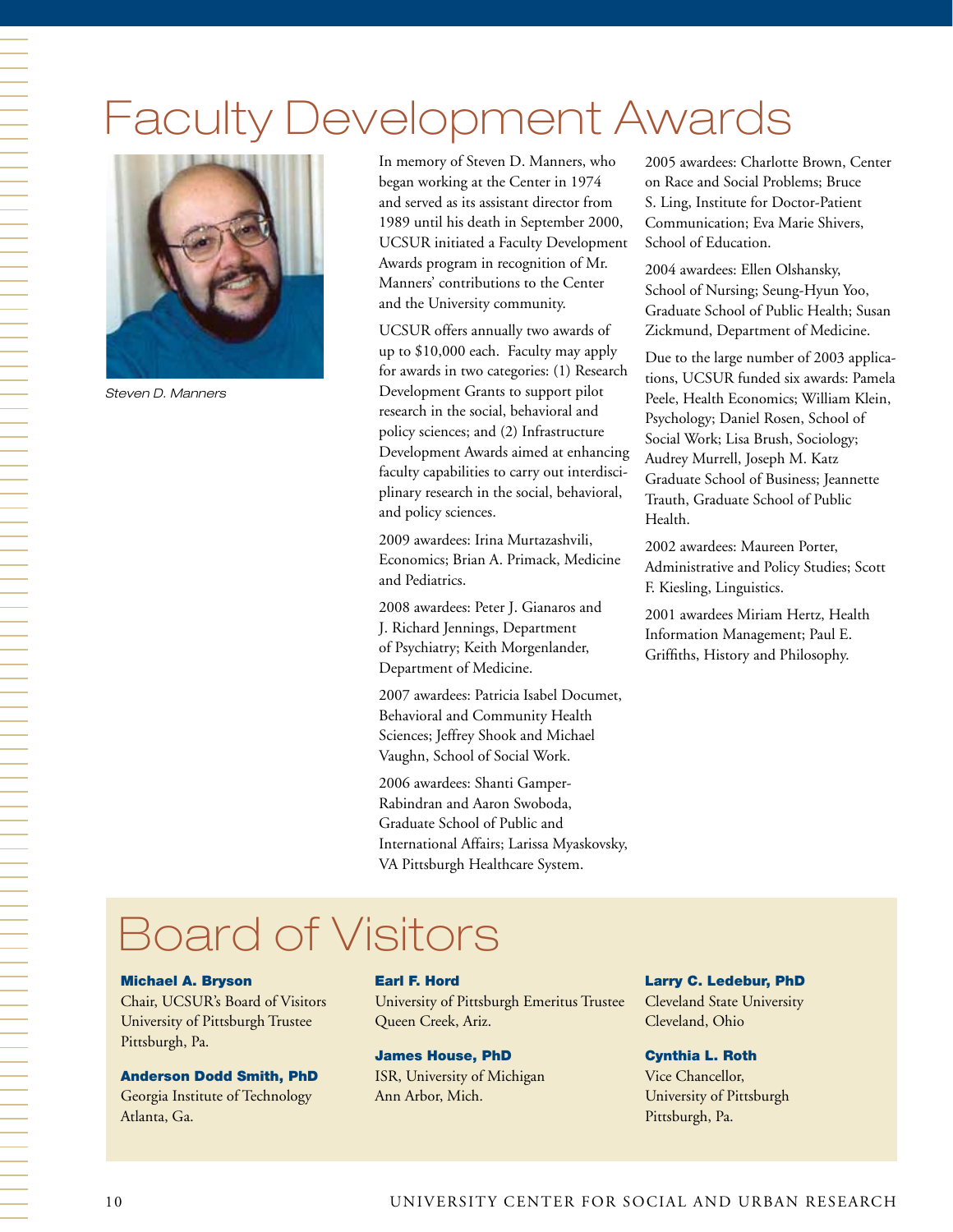# Core Staff

## **Administration**

**Director Richard Schulz** 

Business Manager **Greg Six** 

Administrators **Anna Aivaliotis Donna M. King**

Administrative Assistant **Philip Crain** 

Systems Administrator **James R. Lefcakis**

Systems Support **Eric Wolfe**

## Urban and Regional Analysis

Co-Program Director **Ralph L. Bangs** 

Co-Program Director **Sabina Deitrick\*\***

Regional Economist **Christopher Briem**

Research Specialist **Robert M. Gradek**

## Survey Research

Program Director **Scott R. Beach**

Research Associate **Donald Musa** 

Senior Research Specialists **Janet Schlarb Stephen Strotmeyer**

Senior Fieldwork Supervisor **Lynda Connelly**

Fieldwork Supervisors **Dana Killmeyer Olivia Kirsch Olivia Wilson**

Survey Research Specialist **Christine Byerly**

Research Specialists **Amber Barton Carrie A. Rodzwicz**

Web Development/Data Analyst **Robert M. Keene**

## Qualitative Data Analysis

Program Director **Donald Musa**

Program Assistant Director **Laurel Person Mecca**

Research Specialists **David Halpern Kevan Schultz**

# **Gerontology**

Program Director **Richard Schulz**

Associate Program Director **Lynn Martire\*\*** 

Associate Program Director, Geriatric Education Center **John Hennon** 

Project Coordinators/Assistants

**Sarah Aerni Elaine Aivaliotis Amber Barton Jennifer Bissell Angela Dodds April Kane Julie Klinger Summer Lohler**

#### Systems Analyst/Statistician **Thomas Cook**

Interviewer/Interventionist **Sally Hostein**

## Generations Together

Journal Editor/Emeritus Director **Sally Newman**

# **Geographical** Information Systems and Visual Analytics Program

Program Director **Ken Sochats\*\***

*\*\* Indicates participating faculty, not UCSUR staff* 

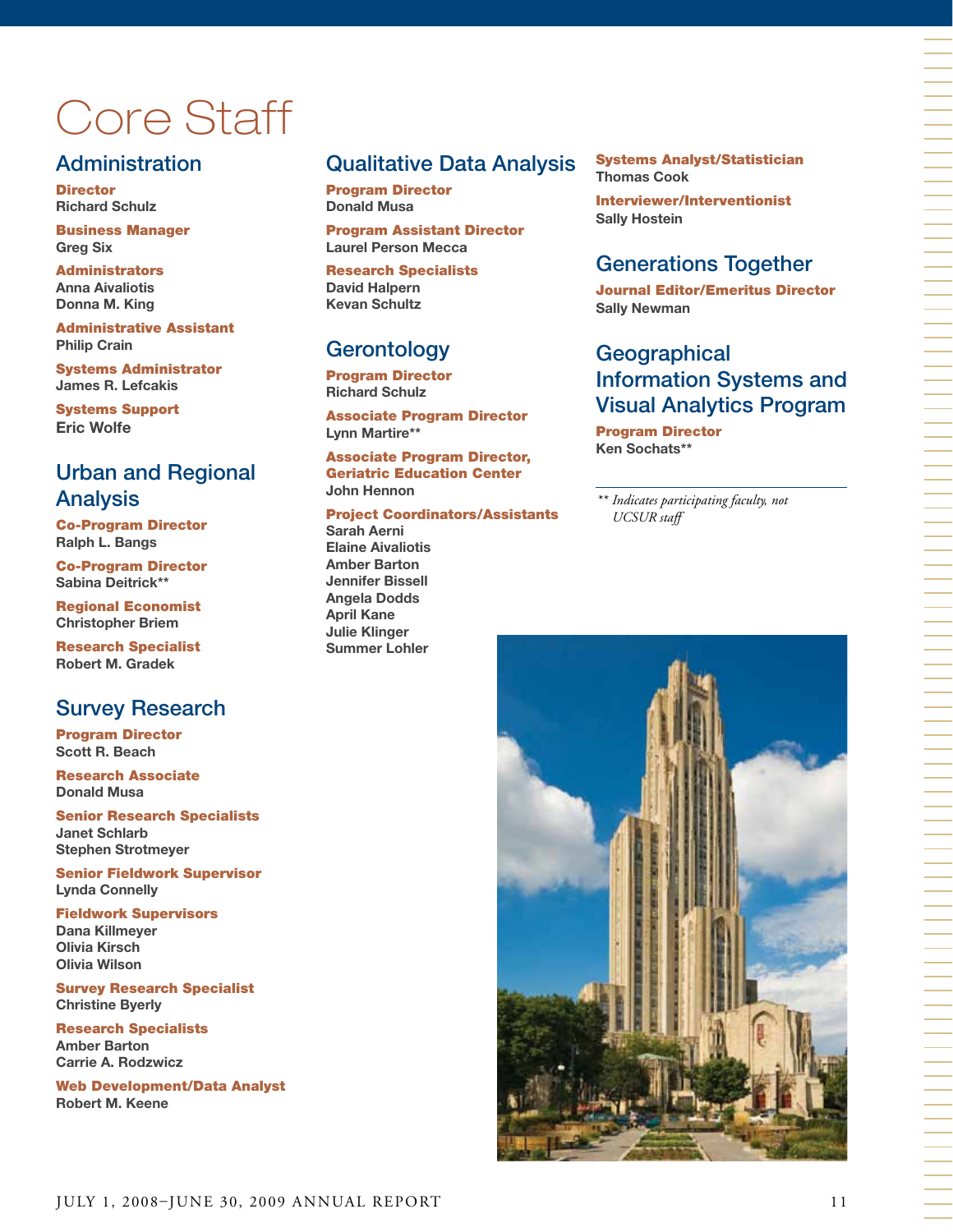# Faculty Associates

*The following individuals serve as faculty associates, representing numerous schools, departments, institutes, and centers.*

Charles David Boucek *Anesthesiology* Carl A. Sirio *Anesthesiology* John P. Williams *Anesthesiology* Frank S. McGlynn *Anthropology* Hugo Nutini *Anthropology* Richard Scaglion *Anthropology* Mark Redfern *Bioengineering* Gary M. Marsh *Biostatistics*

Vijai P. Singh *Chancellor Office* Nicholas F. Jones *Classics* Frank A. Ghinassi *Clinical Administration* Rami Melhem *Computer Science* Daniel Mosse *Computer Science* Taieb Znati *Computer Science* John M. Close *Dental Medicine* James Guggenheimer *Dental Medicine* Titus Schleyer *Dental Medicine* Karen Schmidt *Dental Medicine* Jon B. Suzuki *Dental Medicine* Robert Weyant *Dental Medicine* Frank Giarratani *Economics* Gene Gruver *Economics* Mary Duquin *Education* Carl I. Fertman *Education* Meryl K. Lazar *Education* Steven R. Lyon *Education* Maureen Porter *Education* Alice M. Scales *Education* Joan I. Vondra *Education* Vince N. Mosesso Jr. *Emergency Medicine* Paul M. Paris *Emergency Medicine* Ronald D. Neufeld *Engineering* Eric O. Clarke *English* Marcia Land *English* Steven Belle *Epidemiology* Joyce T. Bromberger *Epidemiology* Jane A. Cauley *Epidemiology* Andrea Kriska *Epidemiology* Roberta Ness *Epidemiology* Joel L. Weissfeld *Epidemiology* Laura Miller *Family Medicine* Valerie Grash *Fine Arts* William B. Kory *Geography*

William R. Love *Business Information Systems* Stanley J. Kabala *Center for Environmental Research & Education* Alberta Sbragia *Center for Western European Studies* Mary L. Marazita *Cleft Palate-Craniofacial Center* Catherine V. Palmer *Communication Science and Disorders* Connie A. Tompkin *Communication Science and Disorders* J. Scott Yaruss *Communication Science and Disorders* John Wilds *Community/Government Relations* Stephen Zupcic *Community/Government Relations* Joseph J. Schwerha *Environmental/Occupational Health* Jonathon Erlen *Falk Library/Public Health* Siddharth Chandra *Graduate School of Public and International Affairs* Louise Comfort *Graduate School of Public and International Affairs* Phyllis Coontz *Graduate School of Public and International Affairs* Sabina Deitrick *Graduate School of Public and International Affairs* Leon L. Haley *Graduate School of Public and International Affairs*  David Y. Miller *Graduate School of Public and International Affairs* Clyde Weaver *Graduate School of Public and International Affairs*

Seymour Drescher *History* Laurence A. Glasco *History* Edward K. Muller *History* Fritz Ringer *History* Lisa S. Parker *Human Genetics* Susan Alman *Information Sciences* Kenneth Sochats *Information Sciences* Terri Miller *Institute of Politics* Ronald A. Brand *Law* Mary Crossley *Law* Vivian Curran *Law* Lawrence A. Frolik *Law* David Herring *Law* Alan Meisel *Law* Derek C. Angus *Medicine* Robert M. Arnold *Medicine* Cindy L. Bryce *Medicine* Michael Fine *Medicine* John Kellum Jr. *Medicine* Anne B. Newman *Medicine* P. Sudhakar Reddy *Medicine* Eric Rodriguez *Medicine* Robert E. Schoen *Medicine* Rakesh Sindhi *Medicine* Stephanie Studenski *Medicine* Galen Switzer *Medicine* Mark Unruh *Medicine* Debra K. Weiner *Medicine* Andrew N. Weintraub *Music* Catherine Bender *Nursing* Rose E. Constantino *Nursing* Willa M. Doswel Jacqueline Dunbar-Jacob *Nursing* Judith A. Erlen *Nursing* Julia Ann Greenawalt *Nursing* Judith Talbolt Matthews *Nursing* Ann M. Mitchell *Nursing* Elizabeth A. Schlenk Joan C. Rogers *Occupational Therapy* James J. Irrgang *Orthodpedic Surgery* Bruce S. Rabin *Pathology* Parmjeet Randhawa *Pathology* Melanie A. Gold *Pediatrics* Raymond Davis Pitetti *Pediatrics* Abhay Vats *Pediatrics* Selma F. Witchel *Pediatrics* Pouran Famili *Periodontics* Teresa Donegan *Pharmacy* Bobbie Farrah *Pharmacy* Jessie VanSwearingen *Physical Therapy*

Elsie R. Broussard *Graduate School of Public Health* Howard B. Degenholtz *Graduate School of Public Health* Judith R. Lave *Graduate School of Public Health* Beaufort B. Longest Jr *Graduate School of Public Health* Sandra J. Quinn *Graduate School of Public Health* Ravi Sharma *Graduate School of Public Health* Myrna Silverman *Graduate School of Public Health* Stephen Thomas *Graduate School of Public Health* Anthony J. Silvestre *Infectious Diseases/Microbiology* Brian Butler *Katz Graduate School of Business* Christine Kush *Katz Graduate School of Business* Carrie R. Leana *Katz Graduate School of Business* Marick F. Masters *Katz Graduate School of Business* John E. Prescott *Katz Graduate School of Business* Richard P. Correnti *Learning Research and Development Center* Mary Kay Stein *Learning Research and Development Center* James M. Roberts *Magee-Women's Research Institute*

John Hurwitz *Political Science* Patricia Beeson *Provost Office* Boris Birmaher *Psychiatry* David Brent *Psychiatry* Charlotte Brown *Psychiatry* Tammy Chung *Psychiatry* Duncan Clark *Psychiatry* Ronald Dahl *Psychiatry* Mary Amanda Dew *Psychiatry* Linda J. Ewing *Psychiatry* **Amy Herschell** Robert S. Marin *Psychiatry* Lynn Martire *Psychiatry* Karen A. Matthews *Psychiatry* Timothy Monk *Psychiatry* Lisa A. Morrow *Psychiatry* Jennifer Morse *Psychiatry* Rick Morycz *Psychiatry* **Benoit H. Mulsant** *Psychiatry*<br>**Edward P. Mulvey** *Psychiatry* **Edward P. Mulvey** Herbert L. Needleman *Psychiatry* Vishwajit Nimgaonkar *Psychiatry* **Paul Pilkonis** Bruce Pollock *Psychiatry* Charles F. Reynolds III *Psychiatry* Neal Ryan *Psychiatry* Ihsan M. Salloum *Psychiatry* Magda Stouthamer-Loeber *Psychiatry* Kenneth S. Thompson *Psychiatry* Martin Greenberg *Psychology* Christina Groark *Psychology* Thomas Kamarck *Psychology* William Klein *Psychology* John Levine *Psychology* Robert McCall *Psychology* **Daniel Shaw** *Psychology*<br>Steven F. Stern *Psychology* Ralph Bangs *Social Work* Larry E. Davis *Social Work* Rafael J. Engel *Social Work* Catherine Greeno *Social Work* Lambert Maguire *Social Work* Helen Petracchi *Social Work* Esther Sales *Social Work* Edward W. Sites *Social Work* Tracy M. Soska *Social Work* Hide Yamatani *Social Work* Kathleen M. Blee *Sociology* Lisa D. Brush *Sociology* Patrick Doreian *Sociology* Akiko Hashimoto *Sociology* James D. Luketich *Surgery* Ron Shapiro *Surgery* Attilio Favorini *Theatre Arts* Michelle Robinson *Western Psychiatric Institute and Clinic*

Susan Hansen *Political Science* David Marsh *Psychology-Greensburg* Steven E. Stern *Psychology-Johnstown* Mary Goldberg *Rehabilitation Science and Technology* Nancy Condee *Slavic Languages and Literatures* Vladimir Padunov *Slavic Languages and Literatures* Ronald B. Herberman *University of Pittsburgh Cancer Institute* Carolyn J. Carson *Urban Studies Program*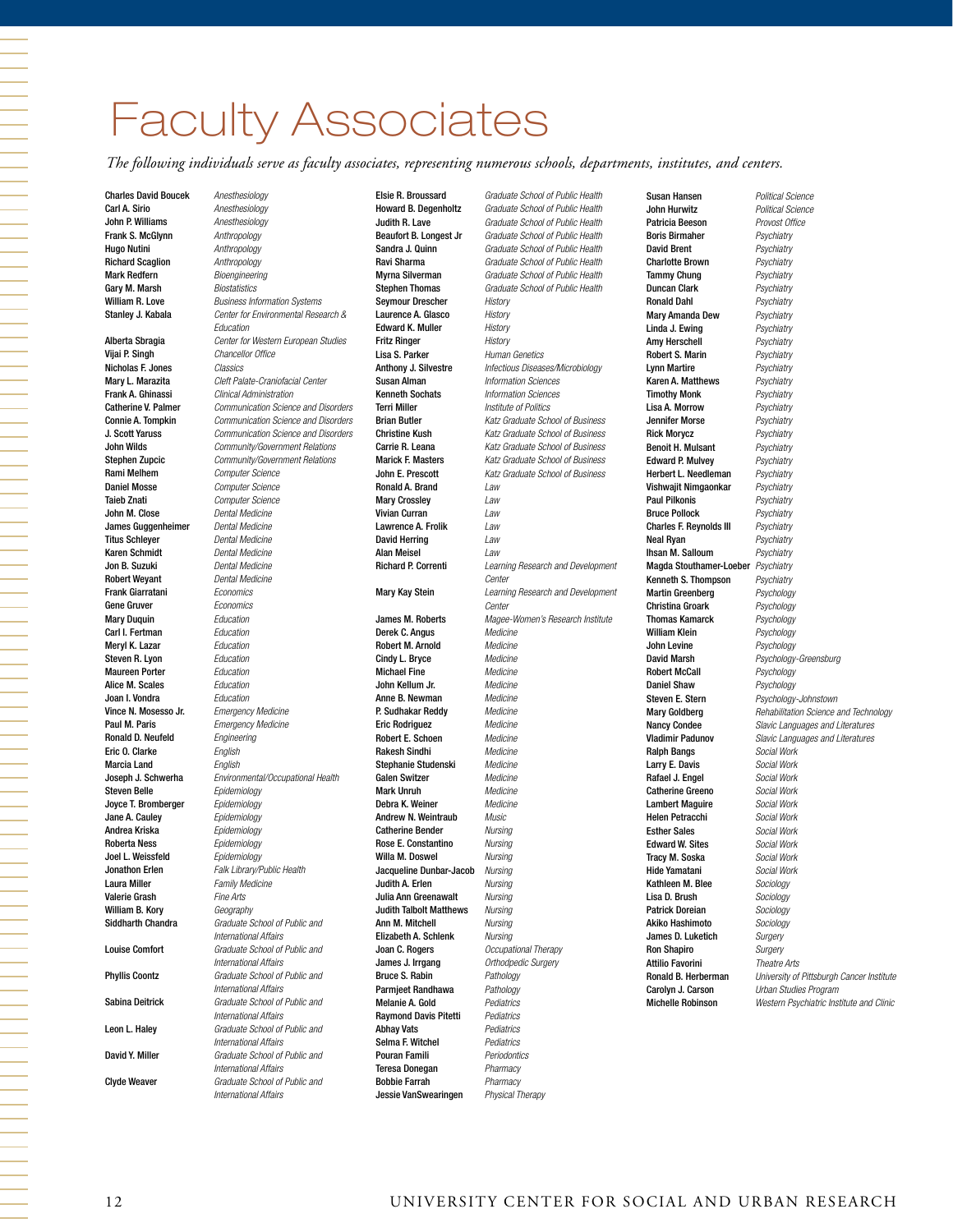# Projects\*

#### Churning in Employment Programs

Principal Investigator: **Ralph Bangs,** *URA, UCSUR* Funder: **Educational Data Systems Inc.** Period: **01/08-04/09**

Report on churning was completed in February 2009. The study was based on data collected from administrative records at a local welfareto-work agency. The study found that welfare churning—return of participants to welfare after a prior exit—varied by program type.

#### A New Measure of Adaptive Strategies and its Relation to Late-Life Depression

#### **Principal**

to depression.

Investigators: **Scott Beach,** *SRP, UCSUR* **Jennifer Morse,** *Psychiatry* Funder: **National Institutes of Health**

Period: **06/07-05/09** Conduct telephone interviews with a national sample (n=500) of persons with and without physical difficulties, aged 40 and older, to evaluate a new scale for assessing personal health goals and its relation

### Assessing Instructional Content and Interaction at Scale Principal

Investigators: **Scott Beach,** *SRP, UCSUR* **Richard P. Correnti***, LRDC* Funder: **National Institutes of Health** Period: **06/08-05/10**

Assist in the development and administration of Web-based data collection tools for 120 K-12 teachers to assess instructional activities and the nature of interaction with students.

#### Cognitive Impairment Related to Anastrozole Use in Women **Principal**

Investigators: **Scott Beach,** *SRP, UCSUR* **Catherine Bender,** *School of Nursing* Funder: **National Institutes of Health** Period: **05/05-03/09**

Assist in the recruitment of healthy women between the ages of 40 and 75 suitable for follow-up in a study of the effects of Anastrozole on cognitive function.

#### Core Curriculum Mental Health Training Program Principal

Investigators: **Scott Beach,** *SRP, UCSUR*

**Michelle Robinson,** *Western Psychiatric Institute & Clinic* Funder: **Staunton Farm Foundation** Period: **06/08-05/09**

Development of Web-based training materials for use by communitybased agencies providing mental health services.

### Ethnicity and Culture in Unrelated Stem Cell Donation

**Principal** 

Investigators: **Scott Beach,** *SRP, UCSUR* **Galen Switzer,** *School of Medicine* 

| <b>Funder:</b> | <b>National Institutes of Health</b> |
|----------------|--------------------------------------|
| <b>Period:</b> | 04/06-03/10                          |

Conduct telephone surveys of stem cell donors to determine the role of ethnic and cultural factors on donor-related outcomes.

#### Frequent Hemodialysis Network Quality of Life Core

#### **Principal**

Investigators: **Scott Beach,** *SRP, UCSUR* **Mark Unruh,** *School of Medicine* 

|                | <b>Mark Unrun.</b> Scribol of Medicin |
|----------------|---------------------------------------|
| <b>Funder:</b> | <b>National Institutes of Health</b>  |
| <b>Period:</b> | 09/04-8/10                            |

Conduct quality of life interviews as part of a multi-site, randomized clinical trial comparing different methods of delivery of hemodialysis to end stage renal disease patients.

#### Healthy Futures

#### **Principal**

| <b>Investigators: Scott Beach, SRP, UCSUR</b> |                                        |
|-----------------------------------------------|----------------------------------------|
|                                               | Lydia O'Donnell, Education Development |
|                                               | Center                                 |
| <b>Funder:</b>                                | <b>National Institutes of Health</b>   |
| <b>Period:</b>                                | 05/08-01/10                            |
|                                               |                                        |

Conduct baseline telephone interviews with adult study participants enrolled in a parent-education program being offered at eight New York City (Brooklyn and Queens) public schools.

#### Hormone and Ovarian Cancer Prediction **Principal**

Investigators: **Scott Beach,** *SRP, UCSUR*

|                | Roberta Ness, Epidemiology           |
|----------------|--------------------------------------|
| <b>Funder:</b> | <b>National Institutes of Health</b> |
| <b>Period:</b> | 05/03-03/09                          |
|                |                                      |

Recruitment of community control females ages 45-75 for a study of ovarian cancer.

#### Impact of Nocturnal Hemodialysis on Sleep Apnea, Sleep Quality, and Daytime Symptoms Principal

Investigators: **Scott Beach,** *SRP, UCSUR* **Mark Unruh,** *School of Medicine* Funder: **National Institute of Health** Period: **07/07-05/12**

Conduct telephone interviews assessing sleep quality of patients receiving nocturnal hemodialysis. Patients also provide daily diary data (four times/day for one week) via IVR (interactive voice response) technology.

*\*In alphabetical order by UCSUR principal investigator*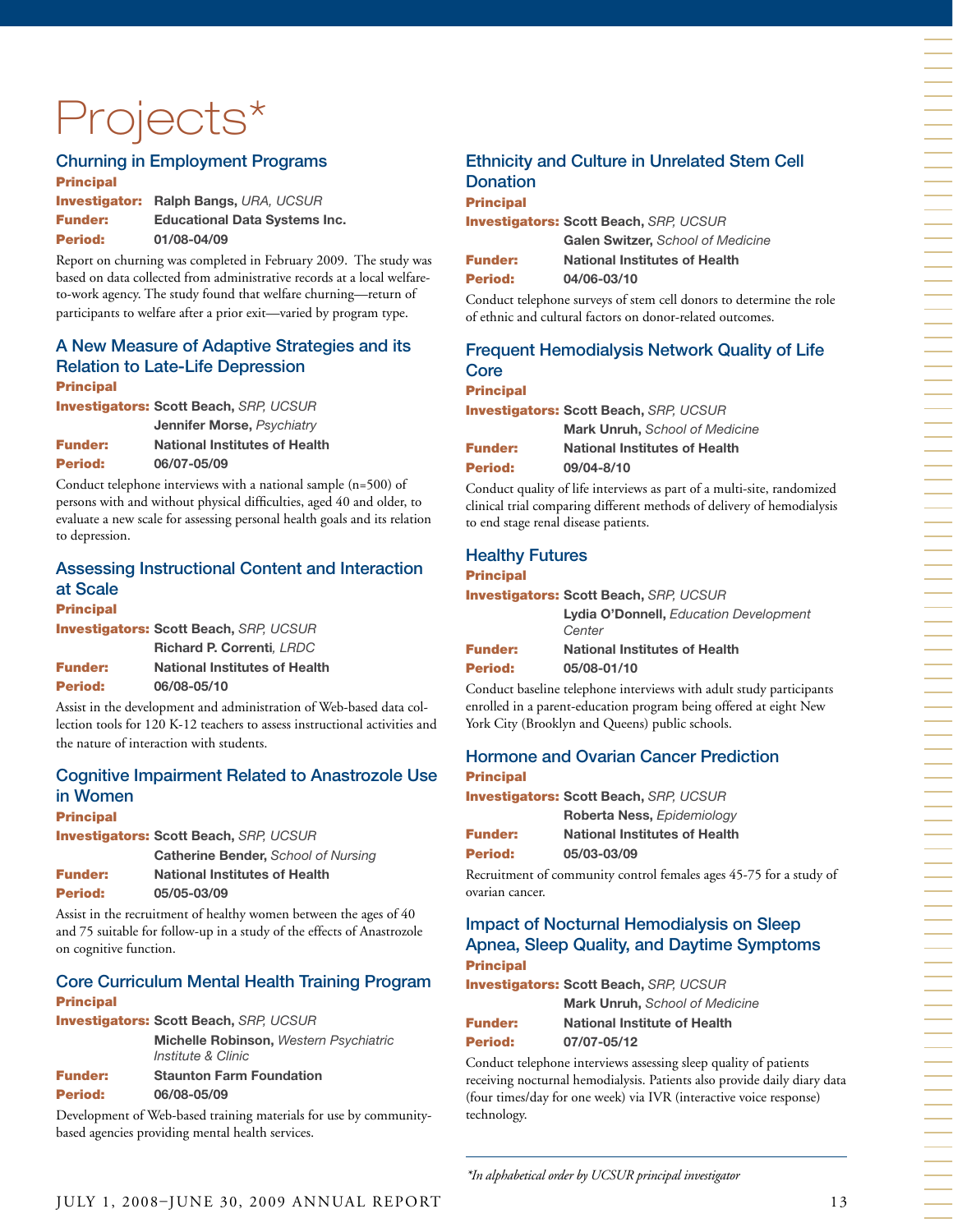# Projects, continued

#### Interpersonal Functioning and Emotion in Borderline Personality

#### Principal

Investigators: **Scott Beach,** *SRP, UCSUR* **Paul Pilkonis,** *Psychiatry*

| <b>Funder:</b> | <b>National Institutes of Health</b> |
|----------------|--------------------------------------|
| Period:        | 07/07-06/12                          |

Recruitment of community subjects across the range of Borderline Personality Disorder for a study of interpersonal functioning and emotion in borderline personality.

#### Marriage in America: Carnegie Mellon University Deliberative Poll

#### **Principal**

Investigators: **Scott Beach,** *SRP, UCSUR*

|                | <b>Robert Cavalier, Carnegie Mellon University</b> |
|----------------|----------------------------------------------------|
| <b>Funder:</b> | <b>Carnegie Mellon University</b>                  |
| <b>Period:</b> | 08/08-10/08                                        |

Telephone recruitment of 300 registered voters in Pennsylvania to participate in deliberative polls at four Pennsylvania universities on the issue of the definition of marriage in America.

#### Neuro-development Maturation and Alcohol Use in Adolescents

#### **Principal**

一个人的事情,我们就是一个人的事情。""我们,我们就是一个人的事情,我们就是一个人的事情。""我们,我们就是一个人的事情。""我们,我们就是一个人的事情。""我<br>第二十一章 第二十二章 第二十二章 第二十二章 第二十二章 第二十二章 第二十二章 第二十三章 第二十三章 第二十三章 第二十三章 第二十三章 第二十三章 第二十

Investigators: **Scott Beach,** *SRP, UCSUR* **Duncan Clark,** *Psychiatry*

|                | $\mathbf{r}$                         |
|----------------|--------------------------------------|
| <b>Funder:</b> | <b>National Institutes of Health</b> |
| <b>Period:</b> | 09/07-12/09                          |

Recruitment of community families (a parent and adolescent) to study characteristics that can predict alcohol problems in adolescents.

#### Nursing School Alumni Survey

| <b>Principal</b> |                                               |
|------------------|-----------------------------------------------|
|                  | <b>Investigators: Scott Beach, SRP, UCSUR</b> |
|                  | Jacqueline Dunbar-Jacob, School of Nursing    |
| <b>Funder:</b>   | <b>School of Nursing</b>                      |
| <b>Period:</b>   | 03/08-08/08                                   |
|                  |                                               |

Conduct telephone and Web-based surveys with School of Nursing alumni to determine professional career path outcomes.

#### Patient/Provider Attitudes Towards Hepatitis **Study** Principal

|                | <b>Investigators: Scott Beach, SRP, UCSUR</b>             |
|----------------|-----------------------------------------------------------|
|                | <b>Susan Zickmund, Pittsburgh VA Healthcare</b><br>System |
| <b>Funder:</b> | <b>Pittsburgh VA Healthcare System</b>                    |
| <b>Period:</b> | 09/06-11/08                                               |

Telephone interviews with 700 hepatitis C virus patients from the VA healthcare system to determine attitudes towards treatment and perceptions of communication with health providers.

#### Peripheral Blood Stem Cells vs. Marrow Donor Quality of Life Surveys

#### **Principal**

|                | <b>Investigators: Scott Beach, SRP, UCSUR</b> |
|----------------|-----------------------------------------------|
|                | Galen Switzer, Medicine                       |
|                | <b>Mary Amanda Dew, Psychiatry</b>            |
| <b>Funder:</b> | <b>National Marrow Donor Program</b>          |
| Period:        | 01/04-12/09                                   |

A series of telephone follow-up surveys focusing on quality of life issues as part of a randomized clinical trial comparing peripheral blood stem cell vs. bone marrow donation.

#### Phase Shift Tolerance in the Elderly Principal

Investigators: **Scott Beach,** *SRP, UCSUR* **Timothy Monk,** *Psychiatry*

| <b>Funder:</b> | <b>National Institute on Aging</b> |
|----------------|------------------------------------|
| Period:        | 04/07-03/11                        |

Telephone interviews with 1600 Allegheny County residents age 65 and older over four years to study the impact of former shift work on long-term sleep quality and health outcomes.

#### Psychological Stress Exposure: Real-time and Structured Interview Technologies **Principal**

Investigators: **Scott Beach,** *SRP, UCSUR*

|                | <b>Thomas Kamarck, Psychology</b>    |  |  |
|----------------|--------------------------------------|--|--|
| <b>Funder:</b> | <b>National Institutes of Health</b> |  |  |
| <b>Period:</b> | 08/07-04/11                          |  |  |

Assist in computerization of the LEAP stress exposure structured interview instrument; assist in the conduct of a study to explore a new measure of psychosocial stress in real-time settings using intercative voice response (IVR) technology.

#### Testing Survey Methods for Collecting Data on Elder Mistreatment Prevalence

**Principal** Investigator: **Scott Beach,** *SRP, UCSUR*

Funder: **National Institute on Aging** Period: **09/06-08/08**

Telephone and face-to-face interviews with 900 Allegheny County residents age 60 and older to test new survey technologies-interactive voice response (IVR) and audio-computer-assisted self—interviewing (A-CASI)—for obtaining self-reports about elder abuse.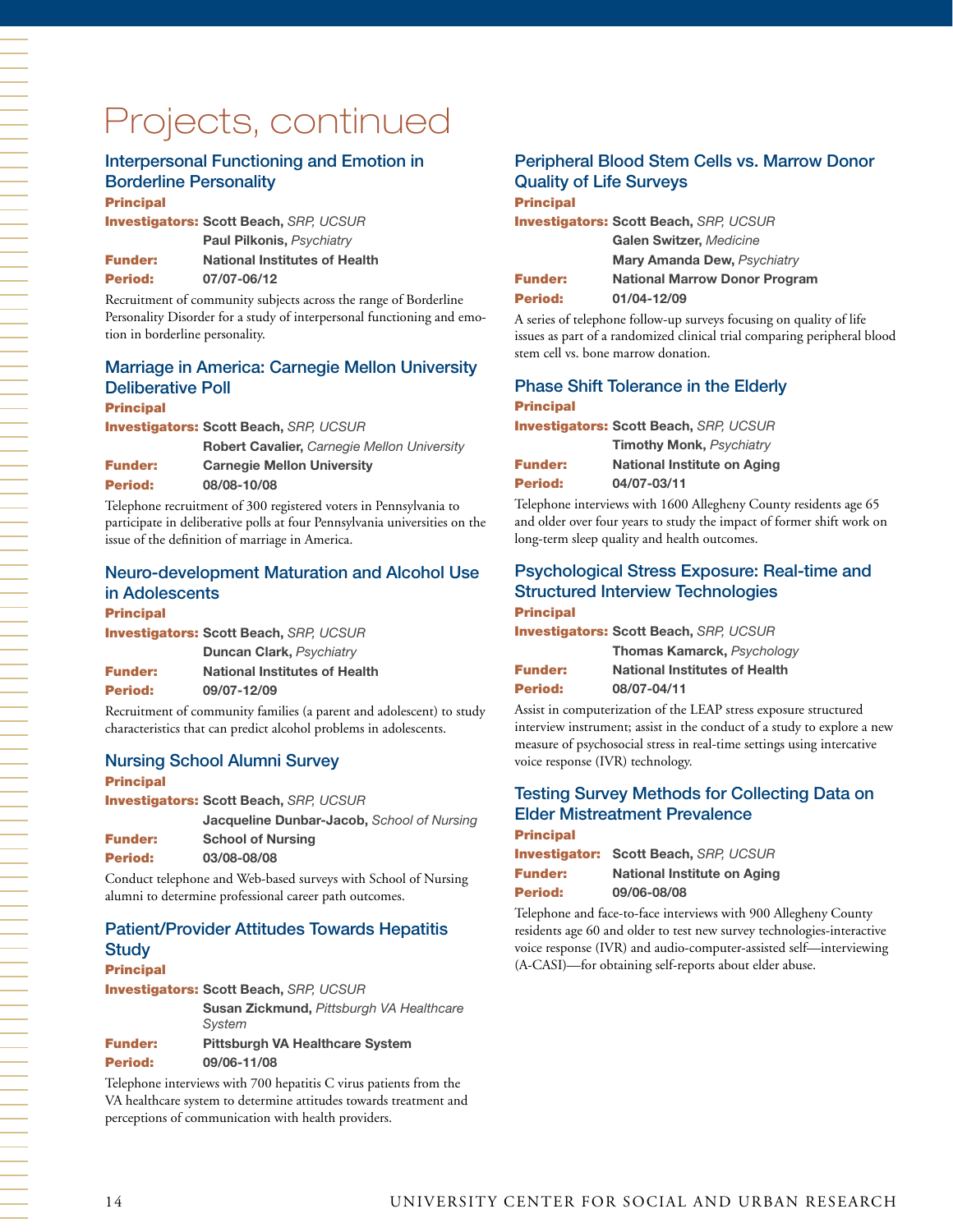#### Undergraduate Student Satisfaction and Retention Study

#### Principal Investigators: **Scott Beach,** *SRP, UCSUR* **Donald Musa,** *SRP, UCSUR* **Patricia Beeson,** *Office of the Provost* Funder: **University of Pittsburgh Office of the Provost** Period: **09/05-06/10**

Conduct telephone and Web-based surveys of University of Pittsburgh undergraduate students and withdrawing students to determine factors related to student satisfaction and retention.

### Western Pennsylvania Manufacturing Industry **Study**

#### **Principal**

Investigators: **Scott Beach,** *SRP, UCSUR*

|                | <b>Christine Kush, Joseph M. Katz Graduate</b>  |
|----------------|-------------------------------------------------|
|                | <b>School of Business</b>                       |
| <b>Funder:</b> | University of Pittsburgh                        |
|                | <b>Institute for Entrepreneurial Excellence</b> |
| <b>Period:</b> | ongoing                                         |

Assist with the conduct and statistical analysis of a Web-based survey of local manufacturing firms focusing on their performance and business practices.

#### Secure CITI: Secure Critical Information Technology Infrastructure for Disaster Management

**Principal** 

|                | <b>Investigators: Louise Comfort, EDS, UCSUR</b> |  |  |
|----------------|--------------------------------------------------|--|--|
|                | Rami Melhem, Computer Science                    |  |  |
|                | Daniel Mosse, Computer Science                   |  |  |
| <b>Funder:</b> | <b>National Science Foundation</b>               |  |  |
| Period:        | 09/03-09/08                                      |  |  |

Collaborative effort with Carnegie Mellon University, George Washington University, and the University of California–Berkeley to support research to develop a program to address interorganizational coordination in extreme events.

#### Pittsburgh Regional Indicators Project

| <b>Principal</b> |                                                |
|------------------|------------------------------------------------|
|                  | <b>Investigator: John Craig, SWPA Regional</b> |
|                  | Indicators Consortium                          |
| <b>Funders:</b>  | multiple regional foundations                  |
| <b>Period:</b>   | ongoing                                        |

Developing a comprehensive set of regional indicators and benchmarking them against other places.

#### Allegheny County Comprehensive Plan Principal

|                | <b>Investigator: Sabina Deitrick, URA, UCSUR</b> |  |  |
|----------------|--------------------------------------------------|--|--|
| <b>Funder:</b> | <b>McCormick Taylor (from Allegheny County</b>   |  |  |
|                | <b>Department of Economic Development)</b>       |  |  |
| <b>Period:</b> | 04/05-12/08                                      |  |  |

Preparing demographic, housing, and economic baseline studies and forecasts for the Allegheny County Comprehensive Plan.

#### Impacts of the Programs of the Institute for Entrepreneurial Excellence

#### Principal

|                | <b>Investigator: Sabina Deitrick, URA, UCSUR</b> |  |  |  |
|----------------|--------------------------------------------------|--|--|--|
| <b>Funder:</b> | Institute for Entrepreneurial Excellence         |  |  |  |
| <b>Period:</b> | 09/08-03/09                                      |  |  |  |

Estimate the employment impact and other economic effects of the programs under the Institute for Entrepreneurial Excellence at the Katz Graduate School of Business, University of Pittsburgh.

#### Impacts of Vanpooling in Pennsylvania and SWPA and Future Opportunities Principal

|                | <b>Investigator: Sabina Deitrick, URA, UCSUR</b> |  |
|----------------|--------------------------------------------------|--|
| <b>Funder:</b> | <b>Pennsylvania Department of Transportation</b> |  |
| <b>Period:</b> | 06/09-10/10                                      |  |

The objective of this work is to analyze the current conditions for vanpooling in Pennsylvania with an emphasis on SWPA, review the current programs of SWPA Commission and other vanpooling operations, and develop a model for an expansion of vanpooling programs. In addition, we will assess the vanpooling options today and what new options can be developed under different funding and agency scenarios.

#### PA CleanWays Principal

| <b>FIIIIvipal</b> |                                                                      |
|-------------------|----------------------------------------------------------------------|
|                   | <b>Investigator: Sabina Deitrick, URA, UCSUR</b>                     |
| <b>Funder:</b>    | <b>PA CleanWavs</b>                                                  |
| Period:           | ongoing                                                              |
|                   | Provide "as-needed" GIS mapping services for the PA CleanWays sites. |

#### Pittsburgh Neighborhood and Community Information System

| <b>Principal</b> |                                                                      |
|------------------|----------------------------------------------------------------------|
|                  | <b>Investigator: Sabina Deitrick, URA, UCSUR</b>                     |
| <b>Funders:</b>  | <b>Pittsburgh Partnership for Neighborhood</b><br><b>Development</b> |
|                  | multiple regional funders                                            |
| <b>Period:</b>   | 07/03-12/12                                                          |

Enhance and expand access to data and information to help Pittsburgh and Allegheny County residents, organizations, and governments improve their communities.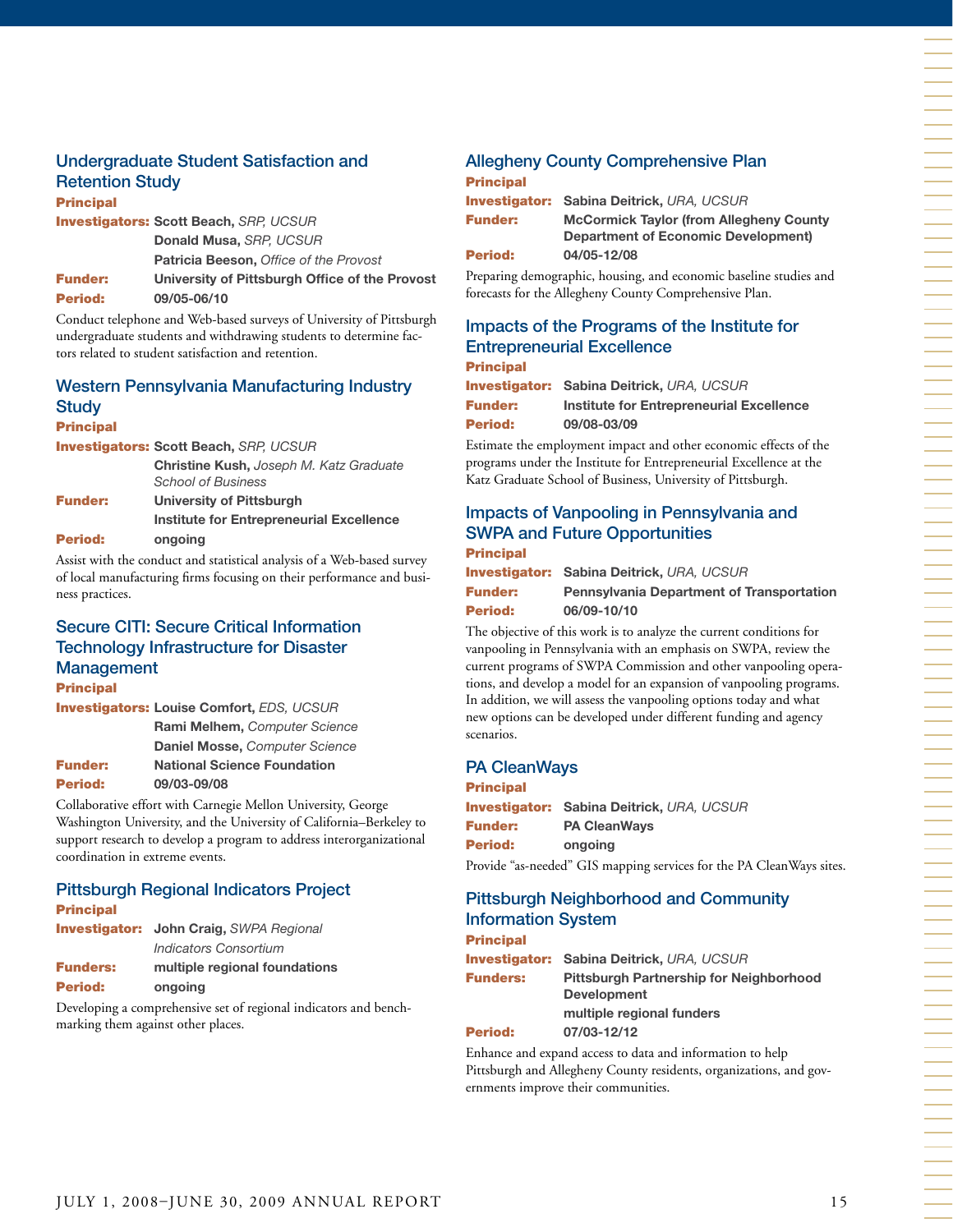# Projects, continued

#### Pittsburgh Regional Alliance

#### Principal

|                | <b>Investigator: Sabina Deitrick, URA, UCSUR</b> |  |  |
|----------------|--------------------------------------------------|--|--|
| <b>Funder:</b> | <b>Pittsburgh Regional Alliance</b>              |  |  |
| <b>Period:</b> | ongoing                                          |  |  |
|                |                                                  |  |  |

Period/annual economic impact analysis of key projects for the year.

#### Small Colleges and Universities and Their Economic and Community Impacts Principal

|  |  | <b>Investigators: Sabina Deitrick, URA, UCSUR</b> |
|--|--|---------------------------------------------------|
|  |  | William Lafe, Independent Consultant              |
|  |  |                                                   |

| <b>Funder:</b> | <b>McCune Foundation</b> |
|----------------|--------------------------|
| Period:        | 10/09-10/10              |

The proposed study will assess the economic and community impact of small private liberal arts colleges located in Western Pennsylvania and West Virginia on the towns in which they are located. The study will be divided into two phases: a pilot study conducted from 11/09-01/10 will focus on two prototype colleges in order to test the proposed methodology and determine what factors play a key role in determining the colleges' economic and community impact.

#### The Impact of the Nonprofit Sector on the Pittsburgh Regional Economy Principal

|                | <b>Investigator: Sabina Deitrick, URA, UCSUR</b> |
|----------------|--------------------------------------------------|
| <b>Funder:</b> | <b>The Forbes Fund</b>                           |
| Period:        | 06/08-01/09                                      |

Estimate the economic impact of the nonprofit sector in Southwestern Pennsylvania using the REMI model and additional information obtained by survey of Greater Pittsburgh Nonprofit Partnership members.

#### Daily Assessment in Arthritis Study Principal

|         | <b>Investigator: Lynn Martire, Gerontology, UCSUR</b> |
|---------|-------------------------------------------------------|
| Funder: | National Institute on Aging                           |
| Period: | 09/07-08/12                                           |

This study will investigate the extent to which daily patient-spouse concordance (agreement) regarding osteoarthritis (OA) patient symptom severity, arthritis self-efficacy, and symptom catastrophizing is associated with positive spousal support (empathic and autonomysupportive responses) and problematic spousal support (insensitive and solicitous responses).

#### Barriers to Quitting Smoking During Pregnancy **Principal**

#### Investigators: **Laurel Person Mecca,** *QDAP, UCSUR* **David Halpern,** *QDAP, UCSUR*  **Donald Musa,** *QDAP, UCSUR*  **Laura Miller,** *Family Medicine* Funder: **University of Pittsburgh Department of Family Medicine** Period: **05/09-08/09**

Code semi-structured interviews with pregnant smokers to explore the barriers to quitting smoking in pregnancy.

#### Daily Kos Diaries: Distributed Gatekeeping and the Potential of Blogs as News Media **Principal**

| <b>Adam Schiffer, Texas Christian University</b> |
|--------------------------------------------------|
|                                                  |
|                                                  |
|                                                  |

Code diaries from the Daily Kos online community to examine gatekeeping choices made by community members.

#### Gateway Health Plan Member Satisfaction Study **Principal**

Investigators: **Laurel Person Mecca,** *QDAP, UCSUR*

|                | Kevan Schultz, QDAP, UCSUR           |
|----------------|--------------------------------------|
|                | Donald Musa, QDAP, UCSUR             |
|                | Marnie Schilken, Gateway Health Plan |
| <b>Funder:</b> | <b>Gateway Health Plan</b>           |
| <b>Period:</b> | 01/09-01/10                          |

Facilitate focus groups with Medicaid members of Gateway Health Plan and code results to assess the effectiveness and customer-appeal of health education materials, campaigns and initiatives.

### Research Experience for Undergraduates (REU) Program Evaluation

#### Principal

Investigators: **Laurel Person Mecca,** *QDAP, UCSUR* **Mary Goldberg,** *Rehabilitation Science and Technology*

# Funder: **National Science Foundation**

Period: **06/09-05/10**

Conduct a series of semi-structured interviews with REU student interns and mentors and code results to gauge satisfaction with the program and to assess students' domain knowledge and research skills.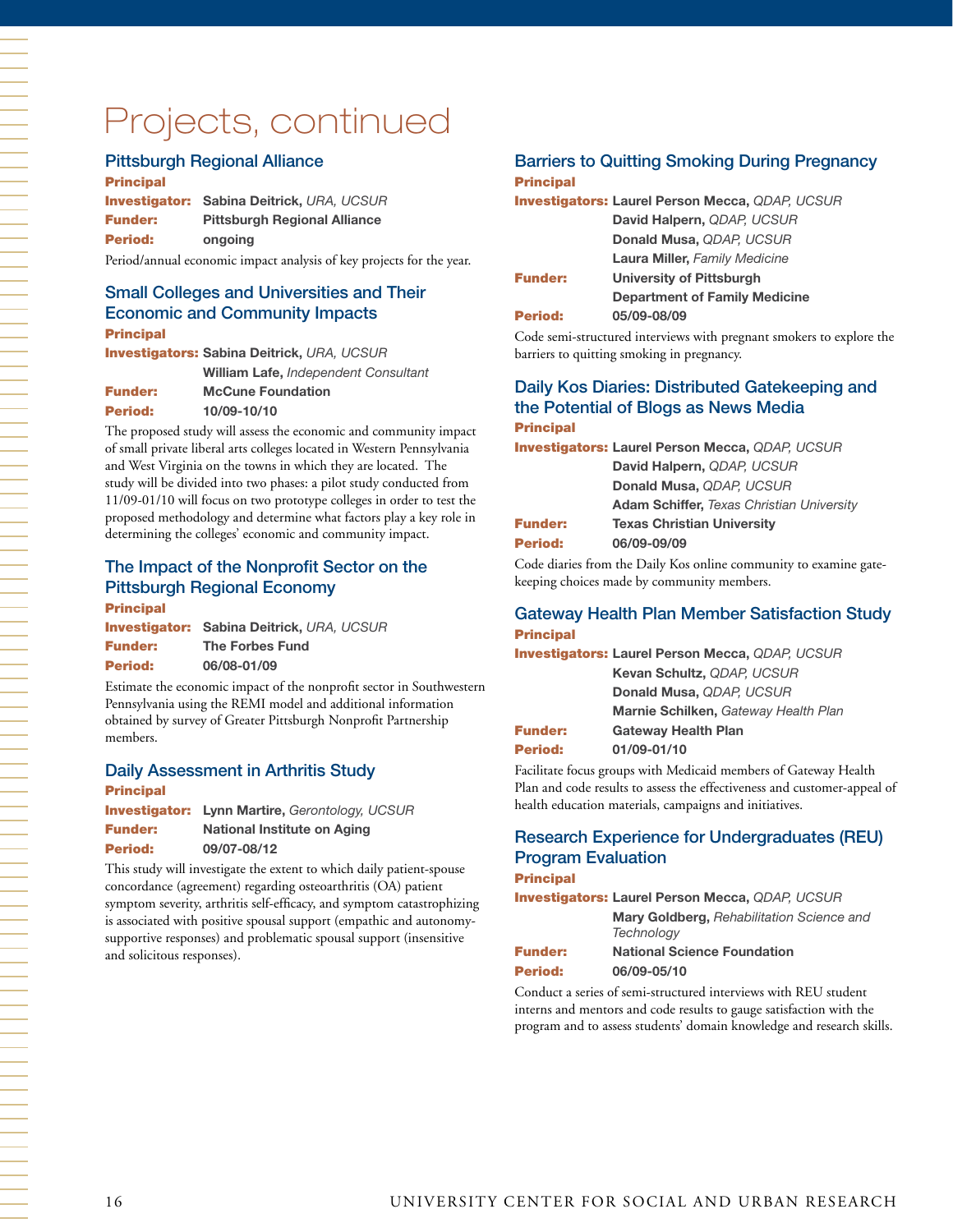#### Understanding Practitioner Perspectives and Preferences Regarding Training

#### Principal

Period: **01/09-01/10**

Investigators: **Laurel Person Mecca,** *QDAP, UCSUR* **Amy Herschell,** *Psychiatry* Funder: **National Institute of Mental Health**

Conduct focus groups and semi-structured interviews with community-based practitioners to develop a training protocol that will meet practitioners' needs while incorporating evidence-based practices.

#### Analysis of *U.S. News & World Report* Law School Rankings

#### Principal

Investigators: **Donald Musa,** *QDAP, UCSUR* **Richard Schulz,** *Gerontology, UCSUR* **Mary Crossley,** *School of Law* Funder: **University of Pittsburgh School of Law** Period: **04/08-09/08**

Analyzed the *U.S. News & World Report* annual ranking of law schools for the University of Pittsburgh Law School in order to better understand the most important factors that contribute to the rankings and to develop insight into the effects of potential Law School modifications.

#### Optical Character Recognition Annotator **Principal**

Investigators: **Donald Musa,** *QDAP, UCSUR*

|                | David Halpern, QDAP, UCSUR                                     |
|----------------|----------------------------------------------------------------|
|                | <b>Stuart Shulman, University of Massachusetts-</b><br>Amherst |
| <b>Funder:</b> | <b>Matrixware</b>                                              |
| <b>Period:</b> | 10/08-06/09                                                    |

Investigate the accuracy of funder's Optical Character Recognition (OCR) technology using specially designed in-house software to annotate OCR errors and make corrections.

#### Research Center of Excellence in Minority Health Disparities at the University of Pittsburgh **Principal**

Investigators: **Donald Musa,** *QDAP, UCSUR*

|                | <b>Stephen Thomas, Graduate School of Public</b><br>Health                 |
|----------------|----------------------------------------------------------------------------|
| <b>Funder:</b> | <b>National Center on Minority Health and</b><br><b>Health Disparities</b> |
| <b>Period:</b> | 04/09-04/10                                                                |

Conduct analyses and provide consultation contributing to project goal of translating evidence-based research into community-based interventions designed to prevent disease and promote health in Pittsburgh's African American community.

#### Partnerships in the U.K. Children's Voluntary **Sector**

#### Principal

|                | <b>Investigators: Kevan Schultz, QDAP, UCSUR</b>  |
|----------------|---------------------------------------------------|
|                | Donald Musa, QDAP, UCSUR                          |
|                | <b>Thorsten Roser, London School of Economics</b> |
| <b>Funder:</b> | The London Research and Consulting Group          |
| <b>Period:</b> | 06/08-11/09                                       |
|                |                                                   |

Code interviews with CEOs and staff of various U.K. children's charities to investigate perceptions of project-based partnerships in the U.K. children's voluntary sector.

#### Cancer and Aging Center **Principal**

Investigators: **Richard Schulz,** *Gerontology, UCSUR* **Ronald B. Herberman,** *University of Pittsburgh*

|                | Cancer Institute                     |
|----------------|--------------------------------------|
| <b>Funder:</b> | <b>National Institutes of Health</b> |
| <b>Period:</b> | 09/03-08/08                          |

Focus on the psychosocial impact of cancer on patients and families as well as psychobiological processes that mediate response to the stresses of cancer.

#### Data Management and Statistical Resources Core: Pittsburgh Mind Body Center II Principal

|                | <b>Investigators: Richard Schulz, Gerontology, UCSUR</b> |
|----------------|----------------------------------------------------------|
|                | <b>Karen Matthews, Psychiatry</b>                        |
| <b>Funder:</b> | <b>National Heart, Lung and Blood Institute</b>          |
| <b>Period:</b> | 09/04-06/10                                              |

Provide a data management infrastructure and statistical support to Pittsburgh Mind Body Center investigators.

#### Geriatric Education Center of Pennsylvania (GEC/PA)

#### Principal

|         | <b>Investigator:</b> Richard Schulz, Gerontology, UCSUR |
|---------|---------------------------------------------------------|
| Funder: | <b>Health Resources and Services</b>                    |
|         | <b>Administration</b>                                   |
| Period: | 09/07-06/10                                             |

The GEC/PA is a consortium of The University of Pittsburgh, Penn State University, and Temple University. The mission of the GEC/PA is to provide various educational programs to healthcare professionals in the areas of elder care issues.

#### Intervention to Facilitate Family Caregiver Adaptation to Nursing Home Transition **Principal**

Investigator: **Richard Schulz,** *Gerontology, UCSUR* Funder: **National Institute of Nursing Research** Period: **07/07-05/12**

Assess the effects of an intervention designed to enhance health and quality of life of caregivers and their placed relatives by focusing on caregivers who recently placed their relative in a long-term care facility. 一个人,我们就是一个人的事情,我们就是一个人的事情。""我们,我们就是一个人的事情,我们就是一个人的事情。""我们,我们就是一个人的事情。""我们,我们就是一个人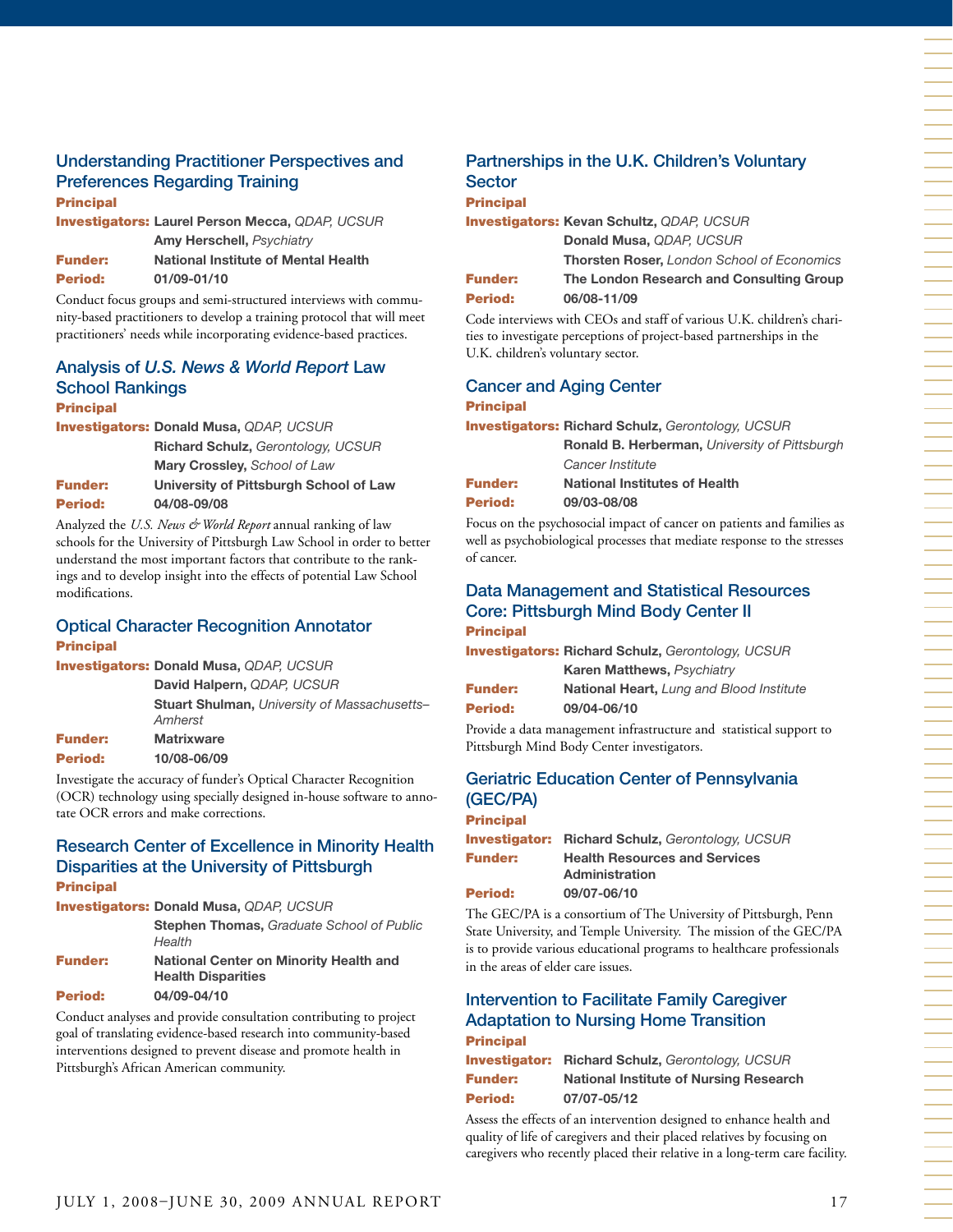# Projects, continued

#### Measuring Suffering in Persons with Alzheimer's **Disease**

#### Principal

|                | <b>Investigator:</b> Richard Schulz, Gerontology, UCSUR |
|----------------|---------------------------------------------------------|
| <b>Funder:</b> | <b>Alzheimer's Association</b>                          |
| <b>Period:</b> | 09/07-08/10                                             |

The purpose of this study is to show that patient suffering is a measurable and unique feature of the Alzheimer's Disease patient experience and that it independently contributes to caregiver health and wellbeing.

### Quality of Life Technology Engineering Research **Center**

#### **Principal**

一个人,我们就是一个人,我们就是一个人,我们就是一个人,我们就是一个人,我们就是一个人,我们就是一个人,我们就是一个人,我们就是一个人,我们就是一个人,我们就是一

Investigators: **Richard Schulz,** *Gerontology, UCSUR* **Takeo Kanade,** *Carnegie Mellon University*

|                | rantoo namaao, cambagio mononi c   |
|----------------|------------------------------------|
| <b>Funder:</b> | <b>National Science Foundation</b> |
| <b>Period:</b> | 06/06-05/11                        |

The mission of the QoLT ERC is to transform the lives of people with reduced functional capabilities due to aging or disability. A unique partnership between Carnegie Mellon and Pitt will bring together a cross-disciplinary team of technologists, clinicians, industry partners, end users, and other stakeholders to create revolutionary technologies that improve and sustain the quality of life for all people. By integrating information technologies and biomedical innovations, the resulting systems will allow people to independently perform valued and necessary activities of daily living so that they can more fully participate in society.

#### The Advanced Center for Intervention and Services Research, Research Methods Core Principal

Investigators: **Richard Schulz,** *Gerontology, UCSUR* **Lynn Martire,** *Gerontology, UCSUR* **Charles F. Reynolds III,** *Psychiatry* Funder: **National Institute of Mental Health** Period: **08/05-05/10**

Focus on the social, psychological, and behavioral factors relevant to understanding the interactive nature of physical illness and depression in late life.

#### Language Processing Technology for Electronic **Rulemaking**

#### Principal

|                | <b>Investigator: Stuart W. Shulman, QDAP, UCSUR</b> |
|----------------|-----------------------------------------------------|
| <b>Funder:</b> | <b>National Science Foundation</b>                  |
| Period:        | 11/04-10/08                                         |

Focus on the impact and development of new language technologies tailored to the electronic rulemaking tasks of the federal government.

#### Competiveness Research

| <b>Principal</b> |                                                            |
|------------------|------------------------------------------------------------|
|                  | <b>Investigator:</b> Vijai Singh, Office of the Chancellor |
| <b>Funders:</b>  | <b>Heinz Endowments</b>                                    |
|                  | <b>Consolidated Natural Gas</b>                            |
| <b>Period:</b>   | ongoing                                                    |

Projects include analysis of factors which promote regional competiveness of the biotech industry in Pittsburgh. Partner in a research network with Transatlantic Comparison of Continental Innovation Models. Project Director: Professor Ulrich Hilpert, University of Jena, Germany. Workshop hosted at the University of Pittsburgh in June 2009.

#### Comprehension Impairment **Principal**

Investigator: **Connie Tompkins,** *Gerontology, UCSUR* Funder: **National Institutes of Health** Period: **09/99-11/07**

This project is designed to contrast "suppression deficit" and "coarse coding deficit" hypotheses as factors in poor comprehension performance of adults who have strokes that affect the right side of the brain and assess the relationship of these deficits to particular regions of damage in the right hemisphere.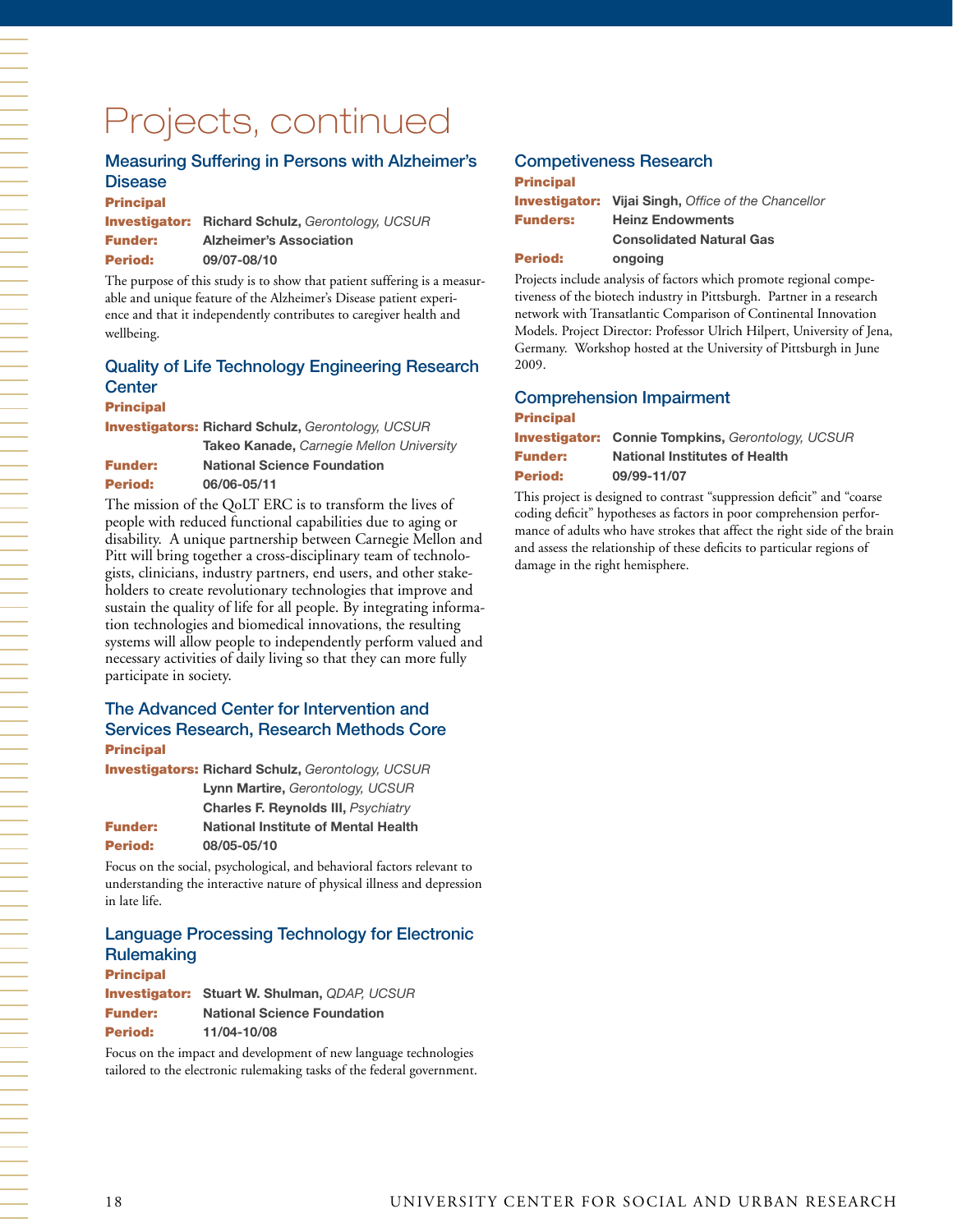# Publications 2008–09

### **Journals**

Albert, S.M., Musa, D., Kwoh, C.K., Hanlon, J.T., & Silverman, M. (2008). Self-care and professionally-guided care in osteoarthritis: Racial differences in a population-based sample. *Journal of Aging and Health, 20*(2), 198-216.

Albert, S.M., Musa, D., Kwoh, C.K., Silverman, M. (2008). Defining optimal self-management in osteoarthritis: Racial differences in a population-based sample. *Journal of Cross Cultural Gerontology, 23*(4), 349.360.

#### Arguello, J., Callan, J., & Shulman, S.W.

(2008). Recognizing citations in public comments. *Journal of Information Technology and Politics, 5*(1), 49-71.

Beach, S., & Schulz, R. (2009). Disability, age, and informational privacy attitudes in quality of life technology applications: Results from a national Web survey. *ACM Transitions on Accessible Computing, 2*(1), Article 5, 1-21.

Brown, S.L., Smith, D.M., Schulz, R., Kabeto, M.U., Ubel, P.A., Jaehee, Y., Kim, C., & Langa, K.M. (2009). Caregiving behaviors and decreased mortality in a national sample of older adults. *Psychological Science, 20*(4), 488-494.

Courtney, K.L., Lingler, J.H., Person Mecca, L., Garlock, L.A., Schulz, R., Dick, A.W., et al. (in press). Initial impressions of communitydwelling older adults and case managers about community-based telehealth kiosks. *Research in Gerontological Nursing.*

Cruz, M., Schulz, R., Pincus, H.A., Houck, P.R., Bensasi, S., & Reynolds C.F. III. (2009). The association of public and private religious involvement with severity of depression and hopelessness in older adults treated for major depression. *American Journal of Geriatric Psychiatry, 17*(6), 503-507.

Czaja, S.J., Gitlin, L.N., Schulz, R., Zhang, S., Burgio, L.D., Stevens, A.B., Nichols, L.O., & Gallagher-Thompson, D. (2009). Development of the risk appraisal measure: A brief screen to identify risk areas and guide interventions for dementia caregivers. *Journal of the American Geriatrics Society, 57*(6), 1064-1072.

Denlinger, R.L., VanSwearingen, J.M., Cohn, J.F., Schmidt, K.L. (2008). Puckering and blowing facial expressions for patients with facial movement disorders. *Physical Therapy Journal, 88*(8), 909-915.

Deitrick, S., & Briem. C. (2009). Gender wage disparity in the Pittsburgh region. *American Behavioral Scientist, 53*(2), 239-260.

Dorsten, A., Sifford, K.S., Bharucha, A., Mecca, L.P., & Wactlar, H. (2009). Ethical perspectives on emerging assistive technologies: Insights from focus groups with stakeholders in long term care facilities. *Journal of Empirical Research on Human Research Ethics, 4*(1), 25-36.

Hebert, R.S., Copeland, V., Schulz, R., Amato, C., & Arnold, R.M. (in press). Preparing family caregivers for the death of a loved one: Implications for hospital social workers. *Journal of Social Work in End-of-Life & Palliative Care.* 

Hebert, R.S., Schulz, R., Copeland, V., & Arnold, R.M. (2008). What Questions do family caregivers want to discuss with healthcare providers in order to prepare for the death of a loved one? An ethnographic study of caregivers of patients at end of life. *Journal of Palliative Medicine, 11*(3), 476-483.

Hebert, R.S., Schulz, R., Copeland, V.C., & Arnold, R.M. (2009). Pilot testing of a question prompt sheet to encourage family caregivers of cancer patients and physicians to discuss end-of-life issues. *The American Journal of Hospice and Palliative Care, 26*(1), 24-32.

Hebert, R.S., Schulz, R., Copeland, V.C., & Arnold, R.M. (2009). Preparing family caregivers for death and bereavement insights from caregivers of terminally ill patients. *Journal of Pain and Symptom Management, 37*(1), 3-12.

Hebert, R.S., Zdaniuk, B., Schulz, R., & Scheier, M.F. (2009). Positive and negative religious coping and well-being in women with breast cancer. *Journal of Palliative Medicine, 1*2(6), 537-545.

Heckhausen, J., Wrosch, C., & Schulz, R. (in press). A motivational theory of lifespan development. *Psychological Review.*

Keefe, F.J., Somers, T.J., & Martire, L.M. (2008). Psychologic interventions and lifestyle modifications for arthritis pain management. *Rheumatic Disease Clinics of North America, 34*, 351-368.

Kim, Y., & Schulz, R. (2008). Family caregivers' strains: Comparative analysis of cancer caregiving with dementia, diabetes, and frail elderly caregiving. *Journal of Aging and Health, 20*(5), 483-503.

Lederer, L.G., Gibbs Scott, A., Tompkins, C.A., & Dickey, M. W. (in press). Imageability effects on sentence judgment by right brain-damaged adults. *Aphasiology.*

Lee, C.C., Czaja, S.J., & Schulz, R. (in press). The moderating influence of demographic characteristics, social support, and religious coping on the effectiveness of a multicomponent psycho-social caregiver intervention in three racial/ethnic groups. *Journal of Gerontology.*

Lingler, J.H., Hirschman, K. B., Garand, L, Dew, M.A, Becker, J.T., Schulz, R., & DeKosky, S.T. (2008). Frequency and correlates of advance planning among cognitively impaired older adults. *American Journal of Geriatric Psychiatry, 16*(8), 643-649.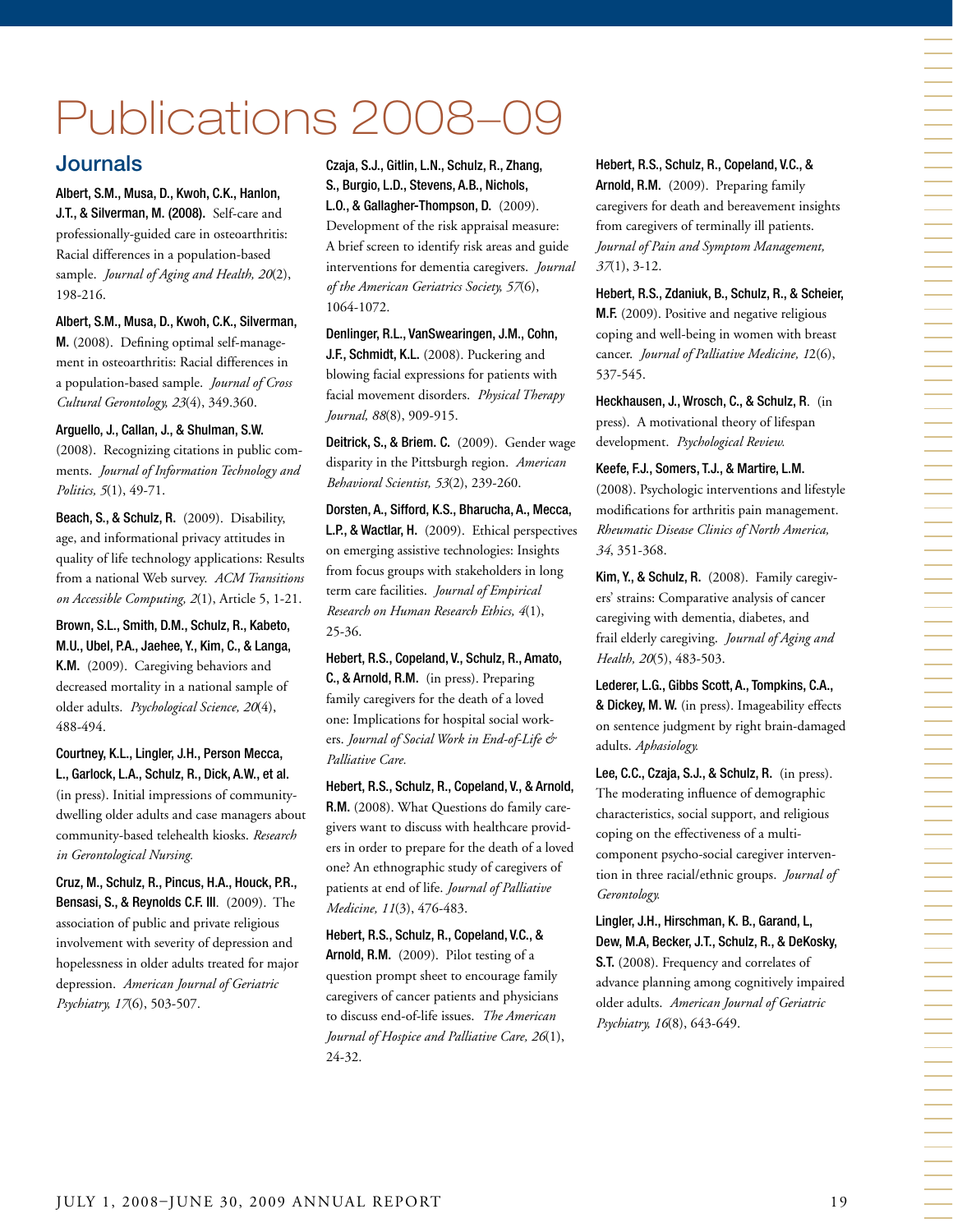# Publications 2008–09, continued

Lingler, J. H., Martire, L. M., Hunsaker, A. E., Greene, M. G., Dew, M. A., & Schulz, R. (2009). Feasibility of a patient-driven approach to recruiting older adults, caregivers, and clinicians for provider-patient communication research. *Journal of the American Academy of Nurse Practitioners, 21*, 377-383.

Lu, C., & Shulman, S.W. (2008). Rigor and flexibility in computer-based qualitative research: Introducing the coding analysis toolkit. *International Journal of Multiple Research Approaches, 2*(1), 105-117.

Martire, L.M., Hinrichsen, G.A., Morse, J.Q., Reynolds III, C.F., Gildengers, A.G., Mulsant, B.H., Schulz, R., Frank, E., & Kupfer, D.J. (2009). The Mood Disorder Burden Index: A scale for assessing the burden of caregivers to adults with unipolar or bipolar disorder. *Psychiatry Research, 168*(1), 67-77.

Martire, L.M., Schulz, R., Keefe, F.J., Rudy, T.E., & Starz, T.W. (2008). Couple-oriented education and support intervention for osteoarthritis: Effects on spouses' support and responses to patient pain. *Families, Systems & Health, 26*(2), 185-195.

Martire, L.M., Schulz, R., Reynolds III, C.F., Karp, J.F., Gildengers, A.G., & Whyte, E.M. (in press). Treatment of late-life depression alleviates caregiver burden. *Journal of the American Geriatrics Society.*

Martire, L.M., Schulz, R., Reynolds, C.F., Morse, J.Q., Butters, M.A., & Hinrichsen, G.A. (2008). Impact of close family members on older adults' early response to depression treatment. *Psychology and Aging, 23*(2), 447-452.

Miller, M.D., Richards, M.V., Zuckoff, A., Martire, L.M., Morse, J.Q., Frank, E., & Reynolds III, CF. (in press). Modifying interpersonal psychotherapy (IPT) for depressed elders with cognitive impairment. *Clinical Gerontologist*.

Monin, J.K., Martire, L.M., Schulz, R. & Clark., M.S. (2009). Willingness to express emotions to caregiving spouses. *Emotion, 9*(1), 101-106. Monin, J.K. & Schulz, R. (2009).

Interpersonal effects of suffering in older adult caregiving relationships. *Psychology and Aging, 24*(3), 681-695.

Monin, J.K., Schulz, R., Martire, L.M., Jennings, J.R., Lingler, J.H., & Greenberg, M.S. (in press). Spouses' cardiovascular reactivity to their partners' suffering. *Journals of Gerontology: Psychological Sciences.*

Musa, D., Schulz, R., Harris, R., Silverman, M., & Thomas, S.B. (2009). Trust in the health care system and use of preventive health services by Black and White older adults. *American Journal of Public Health, 99*(7), 1293-1299.

Newman, S., & Goff, R. (in press). International aspects of intergenerational caregiving. *International Caregiving.* 

Pressman, S.D., Matthews, K.A., Cohen, S., Martire, L.M., Scheier, M., Baum, A., & Schulz, R. (2009). The association of enjoyable leisure activities with psychological and physical well-being. *Psychosomatic Medicine, 71*(7), 725-732.

Quinn, S.C., Kumar, S., Freimuth, V.S., Kidwell, K., & Musa, D. (2009). Public willingness to take a vaccine or drug under Emergency Use Authorization during the 2009 H1N1 pandemic. *Biosecurity and Bioterrorism: Biodefense Strategy, Practice, and Science, 7*(3), 275-290.

Rajakumar, K., Thomas, S.B., Musa, D., Almario, D., & Garza, M.A. (2009). Racial differences in parents' distrust of medicine and research. *Archives of pediatric and adolescent medicine, 163*(2), 108-114.

Reynolds, C.F., Dew, M.A., Martire, L.M., Miller, M.D., Cyranowski, J.M., Lenze, E.J., et al. (in press). Treating major depression to remission in older adults: A controlled evaluation of combined interpersonal psychotherapy and escitalopram. *International Journal of Geriatric Psychiatry*.

Santucci, A.K., Lingler, J.H., Schmidt, K.L., Nolan, B.A., Thatcher, D.L., Polk, D.E. (2008). Peer-mentored research development meeting: A model for successful peer mentoring among junior level researchers. *Academic Psychiatry, 32*(6), 493-497.

Schmidt, K.L., Bhattacharya, S, Denlinger, R.L. (in press). Comparison of deliberate and spontaneous facial movement in smiles and eyebrow raises. *Journal of Nonverbal Behavior.*

Schmidt, K.L., Lingler, J.H., & Schulz, R.

(2009). Verbal communication among Alzheimer's disease patients, their caregivers, and primary care physicians during primary care office visits. *Patient Education and Counseling, 77*, 197-201.

Schulz, R., Beach, S.R., Hebert, R.S., Martire, L.M., Tompkins, C.A., & Albert, S. (2009). Spousal suffering and partner's depression and cardiovascular disease: The Cardiovascular Health Study. *American Journal of Geriatric Psychiatry, 17*(3), 246-254.

Schulz, R., Czaja, S., Lustig, A., Zdaniuk, B., Martire, L.M., & Perdomo, D. (2009). Improving the quality of life of caregivers of persons with spinal cord injury: A randomized controlled trial. *Rehabilitation Psychology, 54*(1), 1-15.

Schulz, R., Hebert, R., & Boerner, K. (2008). Bereavement after caregiving. *Geriatrics, 63*(10), 20-22.

Schulz, R., & Sherwood, P. (2008). Physical and mental health effects of family caregiving. *American Journal of Nursing, 108*(9-Supplement), 23-27.

Schulz, R., Zdaniuk, B., Belle, S.H., Czaja, S.J., Arrighi, H.M., & Zbrozek, A.S. (in press). Baseline differences and trajectories of change for deceased, placed, and community residing Alzheimer disease patients. *Alzheimer Disease and Associated Disorders.*

Sharma, R.K., McGinnis, K.A., & Documet, P.I. (in press). Disparity in health status and health utilization among Hispanic ethnic subgroups. *Journal of Health and Social Policy*.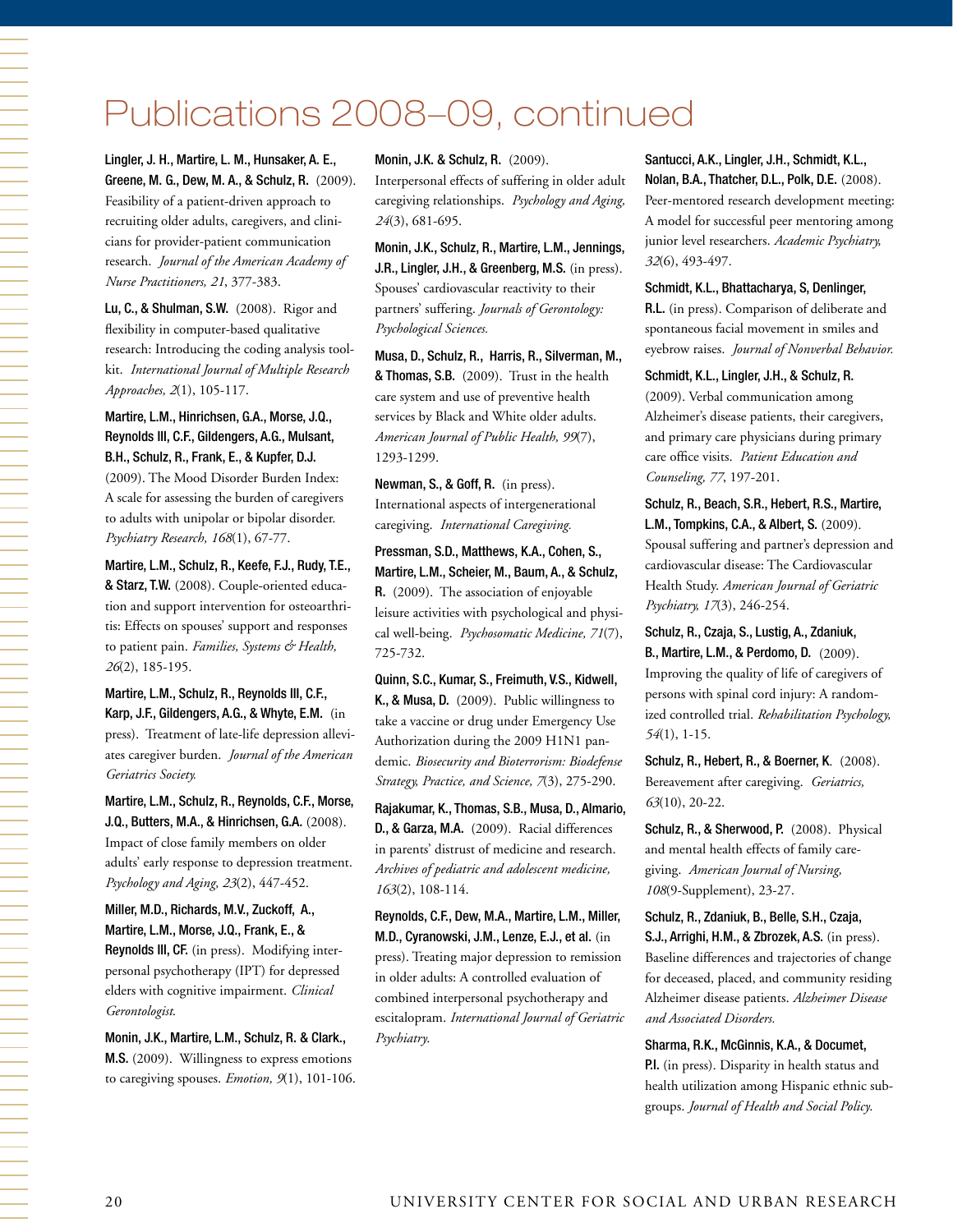Sherwood, P., Given, B., Donovan, H., Given, C.W., Baum, A., Bender, C.M. & Schulz, R. (2008). Guiding research in family care: A

new approach to oncology caregiving. *Psych-Oncology, 17*, 986-996.

Silverman, M., Musa, D., King, J., & Albert, S. (2008). Daily temporal self-care responses to osteoarthritis symptoms by older African-Americans and Whites. *Journal of Cross-Cultural Gerontology, 23*(4), 319-337.

Silverman, M., Nutini, J., Musa, D., Schoenberg, N.E., & Albert, S.M. (2009). Is it half full or half empty? Affective responses to chronic illness. *Journal of Cross Cultural Gerontology, 24*(3), 291-306.

Spencer, S.M., Schulz, R., Rooks, R.N., Albert, S.M., Thorpe, Jr., R.J., Brenes, G.A., Harris, T.B., Koster, A., Satterfield, S., Ayonayon, H.N., & Newman, A.B. (for the Health ABC Study). (2009). Racial differences in self-rated health at similar levels of physical functioning: An examination of health pessimism in the Health, Aging and Body Composition Study. *Journals of Gerontology: Social Sciences, 64*(1), 87-94.

Tompkins, C.A. (2008). Theoretical considerations for understanding "understanding" by adults with right hemisphere brain damage. *Perspectives on Neurophysiology and Neurogenic Speech and Language Disorders, 18*, 45-54.

Tompkins, C.A., Fassbinder, W., Scharp, V.L., & Meigh, K.M. (2008). Activation and maintenance of peripheral semantic features of unambiguous words after right hemisphere brain damage in adults. *Aphasiology, 22,* 119-138.

Tompkins, C.A., Meigh, K.M., Gibbs Scott, A., & Lederer, L.G. (in press). Does performance on the Discourse Comprehension Test predict high-level inferencing by adults with right hemisphere brain damage? *Aphasiology.*

Tompkins, C.A., Scharp, V.L., Fassbinder, W., Meigh, K.M., & Armstrong, E. (2008). A different story on 'theory of mind' deficit in adults with right hemisphere brain damage. *Aphasiology, 1-20*.

Tompkins, C.A., Scharp, V.L., Meigh, K.M., & Fassbinder, W. (2008). Coarse coding and discourse comprehension in adults with right hemisphere brain damage. *Aphasiology, 22*, 204-223.

Van Pelt, D.C., Schulz, R., Chelluri, L., & Pinsky, M.R. (2009). Patient specific, time varying predictors of post-ICU informal caregiver burden. *CHEST.*

Wrosch, C., Miller, G.E., & Schulz, R. (2009). Cortisol secretion and functional disabilities in old age: The importance of using adaptive control strategies. *Psychosomatic Medicine, 71*, 996-1003.

Wrosch, C., & Schulz, R. (2008). Health engagement control strategies and 2-year changes in older adults' physical health. *Psychological Science, 19*(6), 537-541.

## Books/Book Chapters/ Other Publications

Martire, L.M., & Schulz, R. (in press). Caregiving and care-receiving in later life: Recent evidence for health effects and promising intervention approaches. In A. Baum, T. Revenson, and J. Singer (Eds), *Handbook of health psychology, 2nd ed*. New York, NY: Psychology Press/Taylor and Francis.

Newman, S. (in press). Family centered community building: An intergenerational perspective. In A. Gore, R.M. Lerner, B. Holland, S.Shields, & I. Katz (Eds.), *Familycentered community building: Current advances.* Hoboken, NJ: Wiley.

Newman, S. & Goff, R. (in press). International aspects of intergenerational caregiving. *Caregiving, Policy and Practice.* New York: Springer.

Newman, S. & Sanchez, M. (Eds.). (2008). *The Journal of Intergenerational Relationships: Programs, Policy and Research.* New York: Routledge/Taylor and Francis Group.

Newman, S. & Hatton-Yeo, A. (in press). Intergenerational learning and the contributions of older people. *Ageing Horizons: Policies for Ageing Societies.* England: Oxford Institute on Ageing.

Portz, J., Stein, L., & Deitrick, S. (2009). City schools and civic capacity: Another look at Pittsburgh, Boston and St. Louis. *Voices in Urban Education*. Providence, RI: Annenberg Institute in School Reform, Brown University.

Schulz, R., & Albert, S.M. (2009). Psychosocial aspects of aging, In Halter J.B., Ouslander, J.G., Tinetti, M.E., Studenski, S., High, K.P., & Asthana, S. Hazzard's *Geriatric Medicine and Gerontology.* New York, NY: McGraw-Hill Inc.

Schulz, R., Boerner, K., & Hebert, R.S. (2008). Caregiving and bereavement. In M.S. Stroebe, R.O. Hansson, H. Schut, & W. Stroebe (Eds.). *Handbook of Bereavement Research and Practice: 21st Century Perspectives* (pp. 265-285). Washington, DC: American Psychological Association Press.

Schulz, R., & Martire, L.M. (2009). Caregiving and employment. In S.J.Czaja SJ and J. Sharit (Eds.). *Aging and Work.* Baltimore, MD: Johns Hopkins University Press.

Sochats, K., Wu, S., Shuman, L., Bdanda, B., Prokopyev, O., Kelley, M., & Balaban, C. (2008). Simulation-based decision support system for real-time disaster response management. In. J. Fowler and S. Mason (Eds.).

*Proceedings of the Industrial Engineering Research Conference.*

Stephens, M.A.P., Franks, M.M., Martire, L.M., Norton, T.R., & Atienza, A.A. (in press). Women at mid-life: Stress and rewards of balancing parent care with employment and other family roles. In K. Shifren (Ed.), *Caregiving: A life span perspective.* Washington, DC: American Psychological Association.

Tompkins, C.A. (2009). Aphasias. In E.B. Goldstein (Ed.), *Encyclopedia of Perception* (pp. 59-62). Thousand Oaks, CA: Sage Pubilcations, Inc.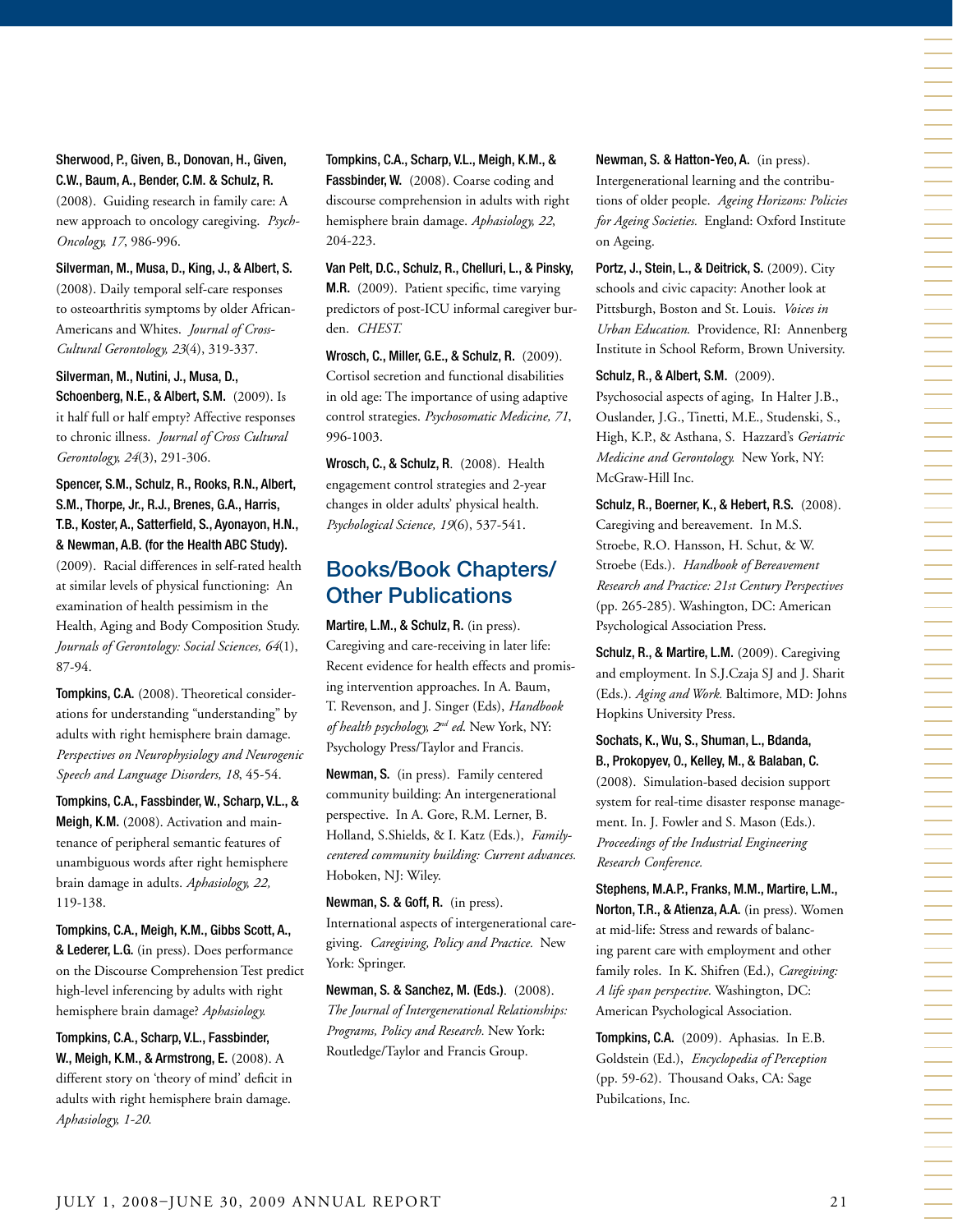# Publications 2008–09, continued

Tompkins, C.A., Scott, A.G., & Scharp, V.L. (2008). Applying research principles to language intervention. In R. Chapey (Ed.), *Language intervention strategies in adult aphasia (5th Edition*, pp. 163-185). Baltimore, MD: Lippincott, Williams & Wilkins.

Tompkins, C.A., & Scharp, V.L. (2008). Aphasia. In G. Maddox (Ed.), *Encyclopedia of Aging, 4th Edition.* New York: Springer.

Tompkins, C.A., Scharp, V.L., & Meigh, K.M. (2008). Communication disorders. In G. Maddox (Ed.), *Encyclopedia of Aging, 4th Edition.* New York: Springer.

Tompkins, C.A., & Scharp, V.L. (2008). Hemispheric specialization. In G. Maddox (Ed.), *Encyclopedia of Aging, 4th Edition.* New York: Springer.

## Technical Reports

一个人,我们就是一个人,我们就是一个人,我们就是一个人,我们就是一个人,我们就是一个人,我们就是一个人,我们就是一个人,我们就是一个人,我们就是一个人,我们就是一

Briem, C. (2009). *Migration trends in the Pittsburgh region.* University Center for Social and Urban Research, University of Pittsburgh.

Briem, C. (2008) *Workforce choices: Pennsylvania bio-medical sub cluster.* Pennsylvania Department of Labor and Industry: Keystone Research Center.

Deitrick, S., Briem, C., Collins, K., & Xie, H. (2008). The nonprofit sector: An economic and community asset. *Tropman Report 7*(1). Pittsburgh, PA: The Forbes Funds.

Deitrick, S., Collins, K., & Xie, H. (2008). Social return on investment case study analysis: Community human services in-home services/ homemaker program and the union project youth barista program. Applied research about the Pittsburgh region's nonprofit sector. Tropman Report. Pittsburgh, PA: The Forbes Funds.

Deitrick, S., & Soska, T. (2008). Community and economic development workforce initiative (2nd place in National Urban Initiative Competition). Neighborhood-based economic development. Worcester, MA: Clark University.

#### Pittsburgh Economic Quarterly (PEQ).

Publication of the Urban and Regional Analysis Program at the University Center for Social and Urban Research. The PEQ covers economic conditions and changes in the Pittsburgh region.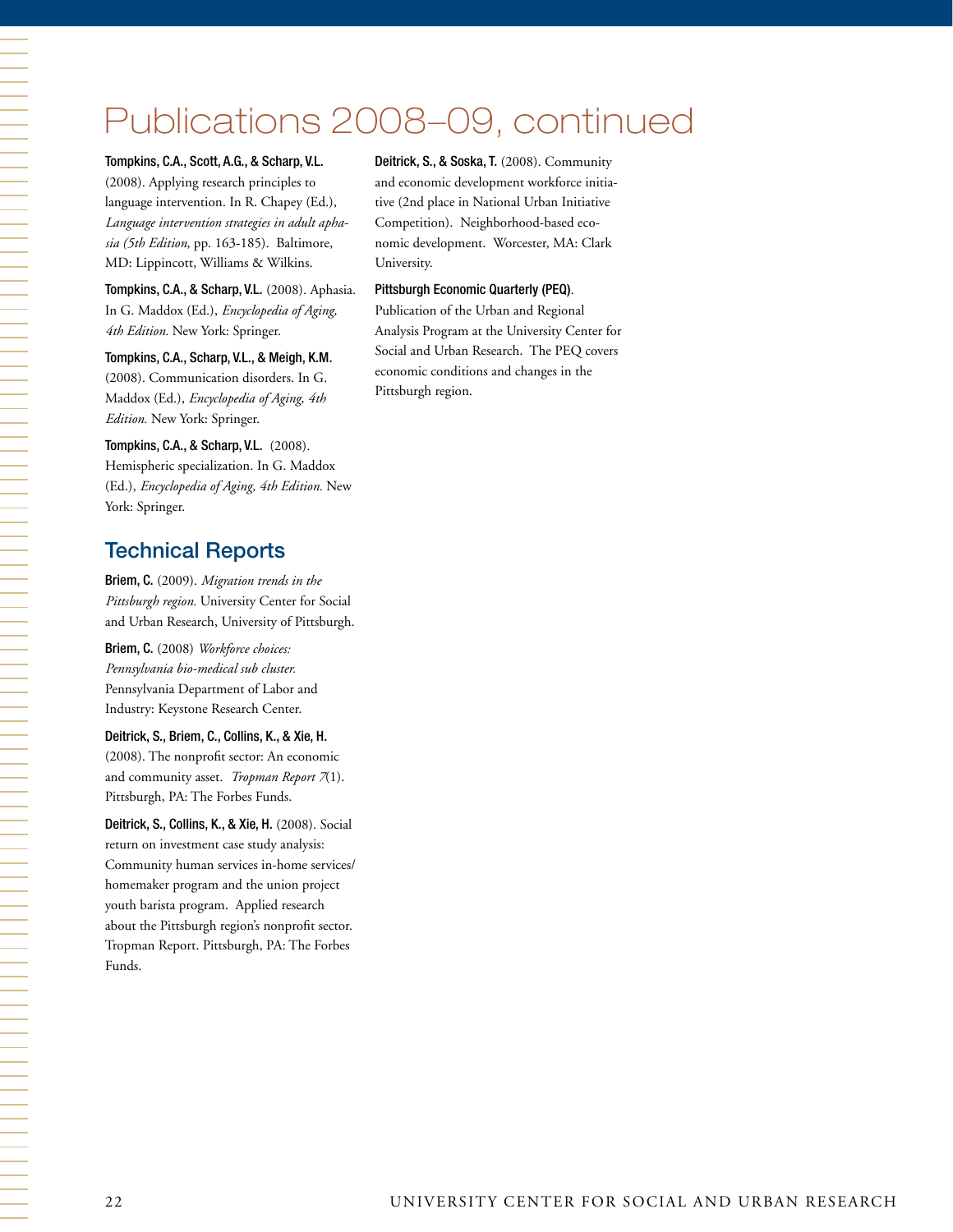# Campus Map



|   |                                                  | D <sub>2</sub> |
|---|--------------------------------------------------|----------------|
|   |                                                  | F <sub>2</sub> |
|   | (Office of Admissions and Financial              |                |
|   | Aid, Office of Alumni Relations)                 |                |
|   | Amos Hall (residence hall)  AMOS                 | E <sub>3</sub> |
|   | <b>BAPST</b> (map abbreviation for               |                |
|   | <b>First Baptist Church)</b>                     |                |
|   |                                                  | E <sub>3</sub> |
|   |                                                  | G <sub>2</sub> |
|   | Bellefield Presbyterian Church  PRES             | D <sub>3</sub> |
|   | Bellefield Towers  BELLT                         | F <sub>1</sub> |
| ٠ | Benedum Hall BENDM                               | D <sub>3</sub> |
|   | <b>Thomas E. Starzl Biomedical</b>               |                |
|   | Science Tower (Tower 1) and                      |                |
|   | <b>Biomedical Science Tower 2 BSTWR</b>          | B <sub>3</sub> |
|   | Biomedical Science Tower 3  BST3                 | C <sub>4</sub> |
|   | The (University) Book Center BOOK                | E <sub>3</sub> |
|   | Bouquet Gardens BQGRS                            | F <sub>4</sub> |
|   | (residence halls A-H)                            |                |
|   | Brackenridge Hall (residence hall,BRACK          | E <sub>3</sub> |
|   | Copy Cat, The Pitt Shop, Parking Office)         |                |
|   | Bruce Hall (residence hall) BRUCE                | E <sub>3</sub> |
|   |                                                  | C <sub>2</sub> |
|   | Carnegie Library of Pittsburgh, Carnegie         |                |
|   | Museums of Pittsburgh CARNG                      | G3             |
| ٠ |                                                  | F <sub>2</sub> |
|   | <b>CATHO</b> (map abbreviation for Ryan Catholic |                |
|   | Newman Center)                                   |                |
|   | Center for Bioengineering off mapCNBIO           | <b>B5</b>      |
|   | Center for Sports Medicine  CSMR                 | <b>B5</b>      |
|   | and Rehabilitation off map                       |                |
|   | Charles L. Cost Sports Center  COST              | A1             |
|   | <b>CHDEV</b> (map abbreviation for University    |                |
|   | Child Development Center)                        |                |
|   | Chevron Science Center CHVRN                     | D1             |
|   |                                                  | F <sub>1</sub> |
|   | <b>Community of Reconciliation</b>               | F1             |
|   |                                                  |                |
|   |                                                  | D <sub>2</sub> |
|   |                                                  | G <sub>1</sub> |
|   |                                                  | G <sub>2</sub> |

|           |                                           | F1             |
|-----------|-------------------------------------------|----------------|
|           | <b>Darragh Street Apartment</b>           |                |
|           |                                           | A <sub>3</sub> |
|           |                                           | D1             |
|           | Engineering Auditorium ENGUD              | D <sub>2</sub> |
|           | <b>Eureka Building  EURKA</b>             | C <sub>5</sub> |
|           | Eve and Ear Institute EEI                 | C <sub>3</sub> |
|           | Falk Medical Building FALKC               | C <sub>3</sub> |
|           |                                           | C <sub>1</sub> |
|           | First Baptist Church  BAPST               | F <sub>1</sub> |
|           | (United Campus Ministry)                  |                |
|           | Fitzgerald Field House FHOUS              | A2             |
|           | Forbes Craig Apartments  FBCRG            | G <sub>2</sub> |
|           | Forbes Oakland Building  FOBLD            | <b>B5</b>      |
|           |                                           | C <sub>4</sub> |
|           | (Forbes Hall fresidence hall): The Health |                |
|           | Book Center; Department of Parking,       |                |
|           | Transportation, and Services)             |                |
|           | Forbes Tower  FRTOW                       | D <sub>4</sub> |
|           | Fraternity Housing ComplexFRAT            |                |
|           | B1. C <sub>2</sub>                        |                |
| $\bullet$ | Frick Fine Arts Building  FKART           | F3             |
|           | <b>Frick International Studies</b>        |                |
|           |                                           | D3             |
|           | Gardner Steel Conference Center  GSCC     | D <sub>2</sub> |
|           | Heinz Memorial Chapel  HEINZ              | F <sub>2</sub> |
|           |                                           | C <sub>4</sub> |
|           | Hillman Library HLMAN                     | E <sub>3</sub> |
|           |                                           | E <sub>1</sub> |
|           | Holland Hall (residence hall) HOLLD       | E <sub>3</sub> |
|           | Information Sciences BuildingIS           | F <sub>1</sub> |
|           |                                           | D4             |
|           | Jewish University Center  JUC             | G <sub>2</sub> |
|           | Kaufmann Medical Building  KAU            | C <sub>4</sub> |
|           |                                           | E <sub>1</sub> |
|           | LAW (map abbreviation for                 |                |
|           | <b>Barco Law Building)</b>                |                |
|           |                                           | F3             |
|           | <b>Learning Research and</b>              |                |
|           | Development Center LRDC                   | C <sub>2</sub> |
|           |                                           |                |

|           | Litchfield Towers TOWRS                      | D3                               |
|-----------|----------------------------------------------|----------------------------------|
|           | (residence halls A, B, C)                    |                                  |
|           |                                              | D <sub>4</sub>                   |
|           |                                              | F <sub>2</sub>                   |
|           | Lothrop Hall (residence hall) LOTHP          | C <sub>3</sub>                   |
|           | Lutheran University Center  LUC              | G <sub>2</sub>                   |
|           | Magee-Womens Hospital  MAGEE                 | R <sub>5</sub>                   |
|           | McCormick Hall (residence hall)MCCOR         | E <sub>3</sub>                   |
|           | Medical Arts Building  MDART                 | D <sub>3</sub>                   |
|           | (Student Health Service)                     |                                  |
|           | Mellon Institute  MELLI                      | F1                               |
|           | (Pittsburgh Supercomputing Center)           |                                  |
|           | <b>Melwood Maintenance Building</b>          |                                  |
|           |                                              | G <sub>1</sub>                   |
| ٠         |                                              | F4                               |
| $\bullet$ | <b>UPMC Montefiore  MONF</b>                 | R <sub>4</sub>                   |
| ٠         |                                              | F <sub>1</sub>                   |
| ٠         |                                              | D <sub>2</sub>                   |
|           | <b>Oxford Building</b>                       |                                  |
|           | (3501 Forbes Avenue)  OXFRD                  | C <sub>4</sub>                   |
|           | Panther Hall (residence hall) PANTH          | B <sub>2</sub>                   |
|           |                                              | $\mathsf{D}4$                    |
|           | <b>PAVLN</b> (map abbreviation for           |                                  |
|           | <b>Forbes Pavilion)</b>                      |                                  |
|           | Pennsylvania Hall (residence hall)PAHLL      | C <sub>2</sub>                   |
|           | The John M. and Gertrude E.                  |                                  |
|           | Petersen Events Center PCNTR                 | B <sub>2</sub>                   |
|           | Pittsburgh Athletic Association PAA          | F <sub>2</sub>                   |
|           | Pittsburgh Board of Education  PBE           | G2                               |
|           | Post Office (Oakland Branch) POST            | F <sub>4</sub>                   |
|           | <b>PRES</b> (map abbreviation for Bellefield |                                  |
|           | Presbyterian Church)                         |                                  |
|           | UPMC Presbyterian  PRESB                     | C <sub>3</sub><br>C <sub>3</sub> |
|           | <b>UPMC Presbyterian South Tower PRESB-S</b> |                                  |
|           |                                              | D <sub>3</sub>                   |
|           | (Crabtree and Parran Halls)                  |                                  |
|           |                                              | G1<br>C <sub>4</sub>             |
|           | Rangos Research Center  RANGO                | F <sub>1</sub>                   |
|           |                                              | F <sub>1</sub>                   |
|           | Ryan Catholic Newman Center  CATHO           |                                  |
|           | (The Oratory) off map                        |                                  |

| St. Paul Cathedral  SPAUL                             | G1             |
|-------------------------------------------------------|----------------|
|                                                       | B <sub>3</sub> |
|                                                       | C <sub>3</sub> |
|                                                       | G5             |
|                                                       | F <sub>3</sub> |
| Sennott Square SENSQ                                  | D4             |
| <b>Soldiers and Sailors</b>                           |                |
| <b>Memorial Hall</b> SOSAM                            | D <sub>2</sub> |
| <b>Space Research Coordination</b>                    |                |
|                                                       | D <sub>2</sub> |
| • Stephen Foster Memorial  STEPH                      | F <sub>2</sub> |
| Sutherland Hall (residence hall)SUTHD                 | R <sub>1</sub> |
| • Thackeray Hall (registration) THACK                 | D <sub>2</sub> |
|                                                       | D <sub>2</sub> |
| • Thomas Detre Hall of the Western                    |                |
| <b>Psychiatric Institute and Clinic  TDH</b>          | C <sub>2</sub> |
| <b>TOWRS</b> (map abbreviation for Litchfield Towers) |                |
| Trees Hall (athletic facilities)  TREES               | A <sub>2</sub> |
| University Center (UPMC) UCTR                         | F1             |
| <b>University Child Development Center</b>            |                |
|                                                       | G <sub>1</sub> |
|                                                       | D <sub>2</sub> |
| <b>University Place Office Building  UPLAC</b>        | D <sub>2</sub> |
| <b>University Public Safety Building  UPSB</b>        | C <sub>5</sub> |
| <b>University Technology</b>                          |                |
| Development CenterUTDC                                | G1             |
| VA Pittsburgh Healthcare System-                      |                |
|                                                       | B1             |
| <b>VALE</b> (map abbreviation for Parkvale Building)  |                |
| Van de Graaff Building  VNGRF                         | D <sub>2</sub> |
| • Victoria Building  VICTO                            | C <sub>4</sub> |
|                                                       | F <sub>1</sub> |
| • Wesley W. Posvar Hall  WWPH                         | E <sub>4</sub> |
| Western Psychiatric Institute and Clinic              |                |
| (see Thomas Detre Hall)                               |                |
| <b>William Pitt Union  WPU</b>                        | F3             |
| Wyndham Garden Hotel WYNDH                            | C <sub>5</sub> |
|                                                       |                |
|                                                       |                |
| (P) Parking<br>(HP) Handicap Parking                  |                |
| (MP) Metered Parking<br>• Library in Building         |                |